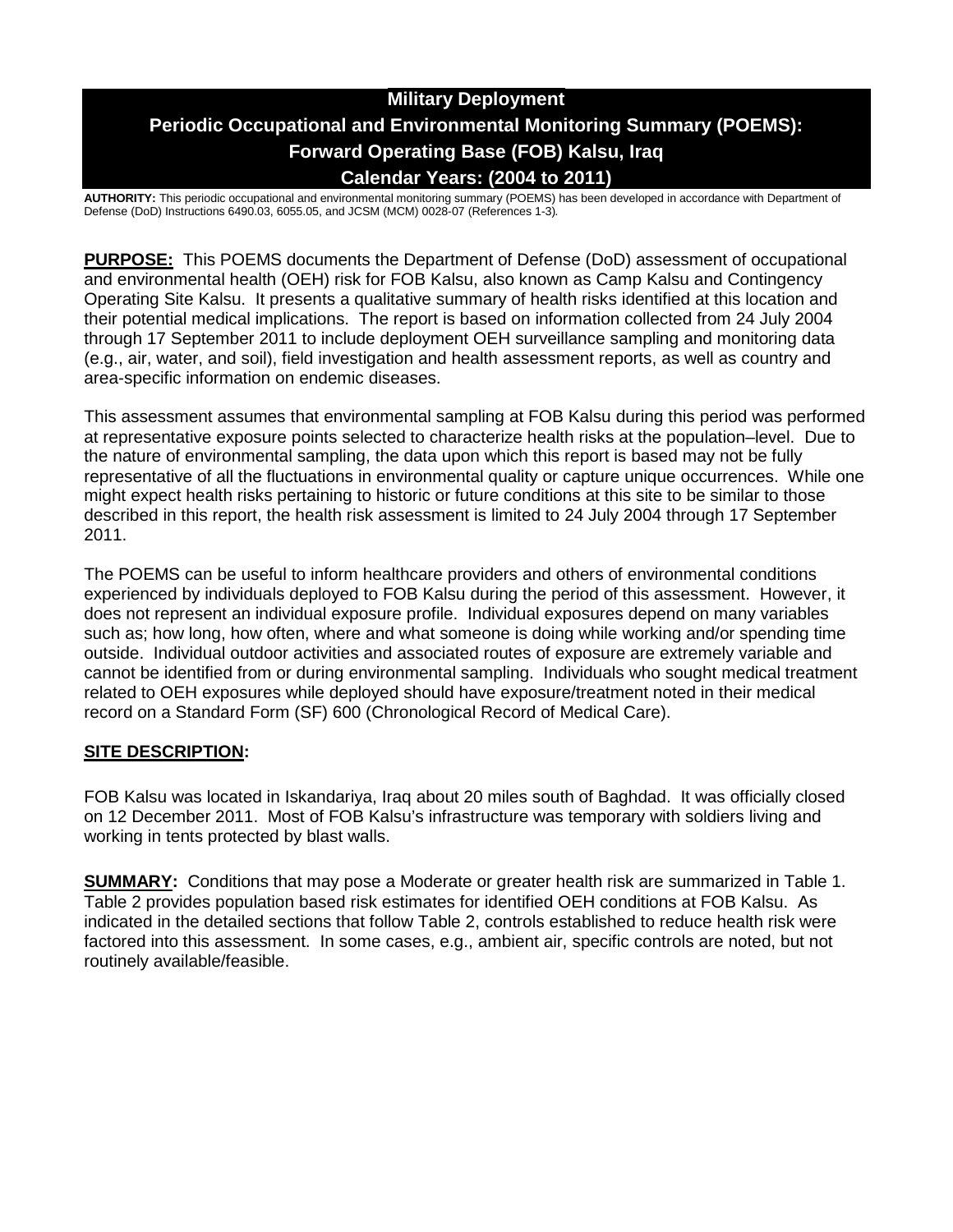### **Table 1: Summary of Occupational and Environmental Conditions with MODERATE or Greater Health Risk**

#### **Short-term health risks & medical implications:**

The following hazards may be associated with potential acute health effects in some personnel during deployment at FOB Kalsu:

Inhalable coarse particulate matter less than 10 micrometers in diameter  $(PM_{10})$ ; food/waterborne diseases (e.g., bacterial diarrhea, hepatitis A, typhoid/paratyphoid fever, diarrhea-cholera, diarrhea-protozoal, brucellosis, hepatitis E); other endemic diseases (cutaneous leishmaniasis (acute), Crimean-Congo hemorrhagic fever, sandfly fever, typhus-miteborne, leptospirosis, schistosomiasis, Tuberculosis (TB), rabies, Q fever); and heat stress. For food/waterborne diseases (e.g., bacterial diarrhea, hepatitis A, typhoid/paratyphoid fever, diarrhea-cholera, diarrhea-protozoal, brucellosis, hepatitis E), if ingesting local food and water, the health effects can temporarily incapacitate personnel (diarrhea) or result in prolonged illness (hepatitis A, typhoid/paratyphoid fever, brucellosis, hepatitis E). Risks from food/waterborne diseases may have been reduced with preventive medicine controls and mitigation, which includes hepatitis A and typhoid fever vaccinations and only drinking from approved water sources in accordance with standing CENTCOM policy. For other vector-borne endemic diseases (cutaneous leishmaniasis (acute), Crimean-Congo hemorrhagic fever, sandfly fever, typhus-miteborne), these diseases may constitute a significant risk due to exposure to biting vectors; risk reduced to 'Low' by proper wear of the treated uniform, application of repellent to exposed skin, bed net use, and appropriate chemoprophylaxis, as well as minimizing areas of standing water and other vector-breeding areas. For water contact diseases (leptospirosis, schistosomiasis), activities involving extensive contact with surface water increase risk. For respiratory diseases (TB), personnel in close-quarter conditions could have been at risk for person-to-person spread. Animal contact diseases (rabies, Q fever), pose year-round risk. For heat stress, risk can be greater during months of April through October, and greater for susceptible persons including those older than 45, of low fitness level, unacclimatized, or with underlying medical conditions, and those under operational constraints (equipment, PPE, vehicles). Risks from heat stress may have been reduced with preventive medicine controls, work-rest cycles, proper hydration and nutrition, and mitigation.

Air quality: For inhalable coarse particulate matter less than 10 micrometers in diameter ( $PM_{10}$ ), the  $PM_{10}$ overall short-term risk was 'Moderate to High.' For inhalable fine particulate matter less than 2.5 micrometers in diameter (PM<sub>2.5</sub>), the PM<sub>2.5</sub> overall short-term risk was 'Low.' However, exposures to PM<sub>10</sub> and PM<sub>2.5</sub> may vary, as conditions may vary, and may result in mild to more serious short-term health effects (e.g., eye, nose or throat and lung irritation) in some personnel while at this site, particularly exposures to high levels of dust such as during high winds or dust storms. For  $PM_{10}$  and  $PM_{2.5}$ , certain subgroups of the deployed forces (e.g., those with pre-existing asthma/cardio-pulmonary conditions) are at greatest risk of developing notable health effects. For burn pits, although the short-term risk for  $PM_{10}$  and for  $PM_{2.5}$  was not evaluated due to insufficient data, there were operating burn pits utilized at or around FOB Kalsu – see Section 10.7. For burn pits, exposures may vary, and exposure to high levels of  $PM_{10}$  and to  $PM_{2.5}$  in the smoke may also result in mild to more serious short-term health effects (e.g., eye, nose or throat and lung irritation) in some personnel (e.g., burn pit workers and any other personnel who worked at or in close proximity of the burn pits) and certain subgroups (e.g., those with pre-existing asthma/cardio-pulmonary conditions) while at this site. Although most short-term health effects from exposure to particulate matter and burn pit smoke should have resolved postdeployment, providers should be prepared to consider the relationship between deployment exposures and current complaints. Some individuals may have sought treatment for acute respiratory irritation during their time at FOB Kalsu. Personnel who reported with symptoms or required treatment while at this site should have exposure and treatment noted in medical record (e.g., electronic medical record and/or on a Standard Form (SF) 600 (*Chronological Record of Medical Care*).

#### **Long-term health risks & medical implications:**

The following hazards may be associated with potential chronic health effects in some personnel during deployment at FOB Kalsu:

Air quality: For inhalable fine particulate matter less than 2.5 micrometers in diameter (PM<sub>2.5</sub>), the overall longterm risk was 'none identified based on available sampling data.' Inhalable coarse particulate matter less than 10 micrometers in diameter (PM10) was not evaluated for long-term risk due to no available health guidelines. However, the area was a dusty desert environment, and conditions may have varied. In addition, for burn pits, although the long-term risk for  $PM_{10}$  was not evaluated for long-term risk due to no available health guidelines

> Page 2 of 26 Reviewed by CENTCOM SG (27 March 2015) Final Approval Date (12 February 2016)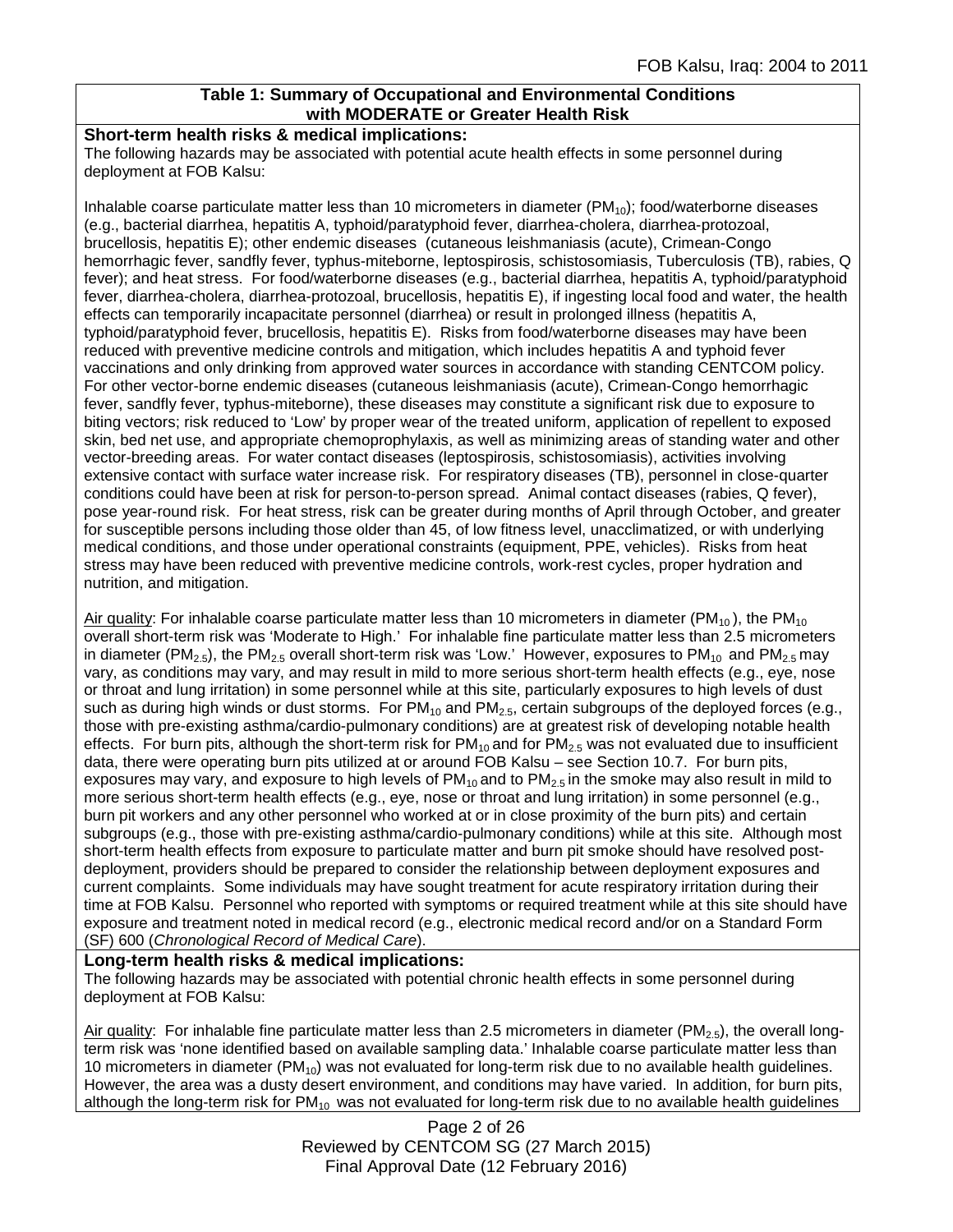and the risk for PM<sub>2.5</sub> was not evaluated due to not enough air sampling data available to characterize risk, there were operating burn pits utilized at or around FOB Kalsu, and conditions may have varied – see Section 10.7. For inhalational exposure to high levels of dust,  $PM_{10}$  and  $PM_{2.5}$ , such as during high winds or dust storms, and for exposure to burn pit smoke, it is considered possible that some otherwise healthy personnel who were exposed for a long-term period to dust and particulate matter could develop certain health conditions (e.g., reduced lung function, cardiopulmonary disease). Personnel with a history of asthma or cardiopulmonary disease could potentially be more likely to develop such chronic health conditions. While the dust and particulate matter exposures and exposures to burn pits are acknowledged, at this time there were no specific recommended, post-deployment medical surveillance evaluations or treatments. Providers should still consider overall individual health status (e.g., any underlying conditions/susceptibilities) and any potential unique individual exposures (such as burn pits/barrels, incinerators, occupational or specific personal dosimeter data) when assessing individual concerns. Certain individuals may need to be followed/evaluated for specific occupational exposures/injuries (e.g., annual audiograms as part of the medical surveillance for those enrolled in the Hearing Conservation Program; and personnel covered by Respiratory Protection Program and/or Hazardous Waste/Emergency Responders Medical Surveillance).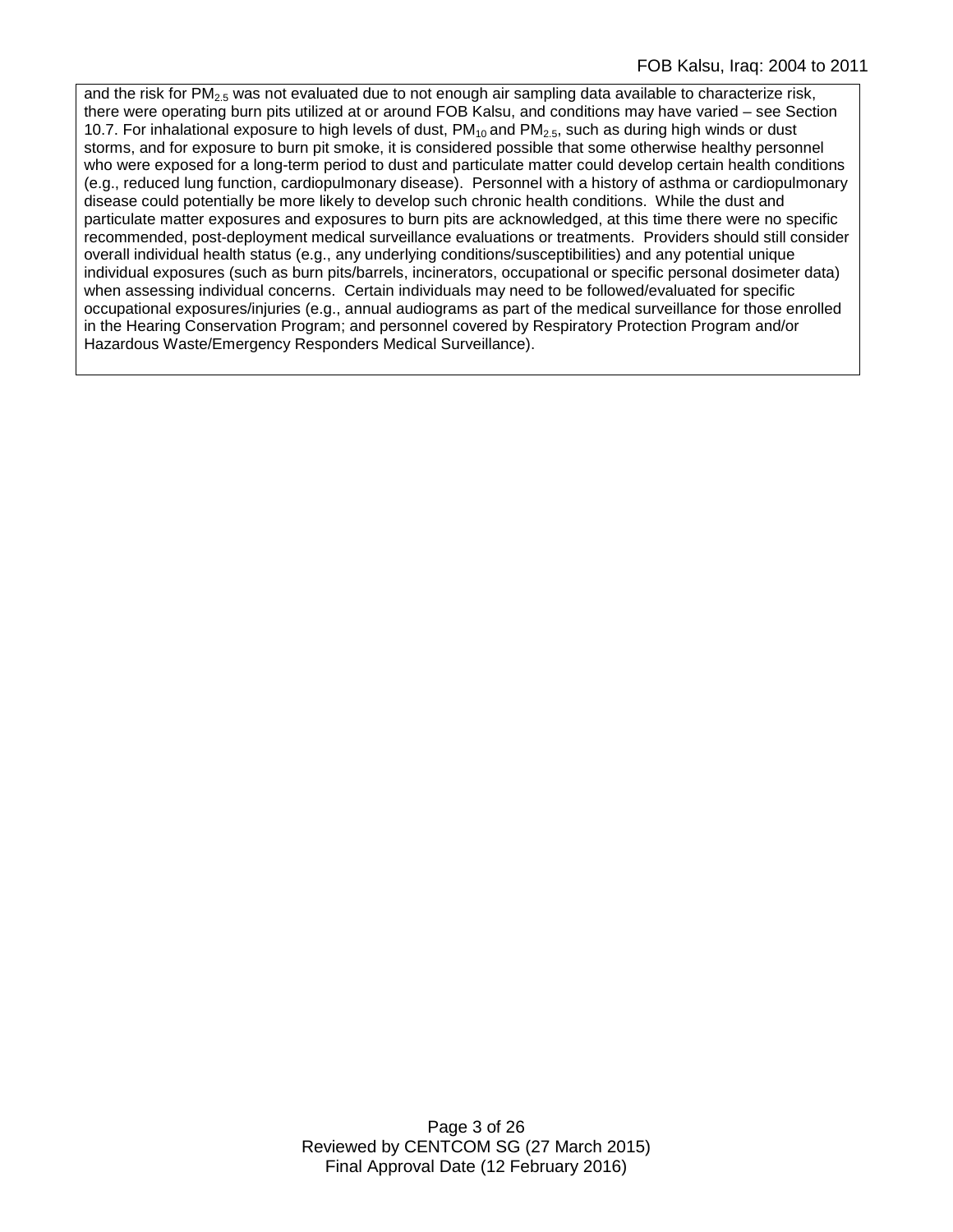|  | Table 2. Population-Based Health Risk Estimates - FOB Kalsu <sup>1,2</sup> |  |  |  |  |  |  |
|--|----------------------------------------------------------------------------|--|--|--|--|--|--|
|--|----------------------------------------------------------------------------|--|--|--|--|--|--|

| Source of<br><b>Identified Health</b><br>Risk <sup>3</sup>                        | Unmitigated Health Risk Estimate <sup>4</sup>                                                                                                                                                                                                                                                                                                          | <b>Control Measures</b><br>Implemented                                                                                                                 | <b>Residual Health Risk Estimate<sup>4</sup></b>                                                                                                                                                                                                                                                                                                       |
|-----------------------------------------------------------------------------------|--------------------------------------------------------------------------------------------------------------------------------------------------------------------------------------------------------------------------------------------------------------------------------------------------------------------------------------------------------|--------------------------------------------------------------------------------------------------------------------------------------------------------|--------------------------------------------------------------------------------------------------------------------------------------------------------------------------------------------------------------------------------------------------------------------------------------------------------------------------------------------------------|
| <b>AIR</b>                                                                        |                                                                                                                                                                                                                                                                                                                                                        |                                                                                                                                                        |                                                                                                                                                                                                                                                                                                                                                        |
| Particulate<br>matter less than<br>10 micrometers<br>in diameter<br>$(PM_{10})$   | Short-term: Moderate to High, Daily<br>levels vary, acute health effects (e.g.,<br>upper respiratory tract irritation) more<br>pronounced during peak days. More<br>serious effects are possible in<br>susceptible persons (e.g., those with<br>asthma/existing respiratory diseases).                                                                 | Limiting strenuous<br>physical activities when air<br>quality is especially poor;<br>and actions such as<br>closing tent flaps,<br>windows, and doors. | Short-term: Moderate to High, Daily<br>levels vary, acute health effects (e.g.,<br>upper respiratory tract irritation) more<br>pronounced during peak days. More<br>serious effects are possible in<br>susceptible persons (e.g., those with<br>asthma/existing respiratory diseases).                                                                 |
|                                                                                   | Long-term: No health guidelines                                                                                                                                                                                                                                                                                                                        |                                                                                                                                                        | Long-term: No health guidelines                                                                                                                                                                                                                                                                                                                        |
| Particulate<br>matter less than<br>2.5 micrometers<br>in diameter<br>$(PM_{2.5})$ | Short-term: Low, A majority of the time<br>mild acute (short term) health effects<br>are anticipated; certain peak levels<br>may produce mild eye, nose, or throat<br>irritation in some personnel and pre-<br>existing health conditions (e.g.,<br>asthma, or cardiopulmonary diseases)<br>may be exacerbated.<br>Long-term: None identified based on | Limiting strenuous<br>physical activities when air<br>quality is especially poor;<br>and actions such as<br>closing tent flaps,<br>windows, and doors. | Short-term: Low, A majority of the time<br>mild acute (short term) health effects<br>are anticipated; certain peak levels<br>may produce mild eye, nose, or throat<br>irritation in some personnel and pre-<br>existing health conditions (e.g.,<br>asthma, or cardiopulmonary diseases)<br>may be exacerbated.<br>Long-term: None identified based on |
|                                                                                   | available sampling data.                                                                                                                                                                                                                                                                                                                               |                                                                                                                                                        | available sampling data.                                                                                                                                                                                                                                                                                                                               |
| Metals                                                                            | Short-term: None identified based on<br>available sampling data.<br>Long-term: None identified based on<br>available sampling data.                                                                                                                                                                                                                    |                                                                                                                                                        | Short-term: None identified based on<br>available sampling data.<br>Long-term: None identified based on<br>available sampling data.                                                                                                                                                                                                                    |
| Volatile Organic                                                                  | Short-term: None identified based on                                                                                                                                                                                                                                                                                                                   |                                                                                                                                                        | Short-term: None identified based on                                                                                                                                                                                                                                                                                                                   |
| Compounds<br>(VOC)                                                                | available sampling data.<br>Long-term: None identified based on<br>available sampling data.                                                                                                                                                                                                                                                            |                                                                                                                                                        | available sampling data.<br>Long-term: None identified based on<br>available sampling data.                                                                                                                                                                                                                                                            |
| <b>SOIL</b>                                                                       |                                                                                                                                                                                                                                                                                                                                                        |                                                                                                                                                        |                                                                                                                                                                                                                                                                                                                                                        |
| <b>Metals</b>                                                                     | Short-term: Not an identified source of<br>health risk.<br>Long-term: None identified based on                                                                                                                                                                                                                                                         |                                                                                                                                                        | Short-term: Not an identified source of<br>health risk.<br>Long-term: None identified based on<br>available sampling data.                                                                                                                                                                                                                             |
| Organic                                                                           | available sampling data.<br>Short-term: Not an identified source of<br>health risk.                                                                                                                                                                                                                                                                    |                                                                                                                                                        | Short-term: Not an identified source of<br>health risk.                                                                                                                                                                                                                                                                                                |
| Compounds                                                                         | Long-term: None identified based on<br>available sampling data.                                                                                                                                                                                                                                                                                        |                                                                                                                                                        | Long-term: None identified based on<br>available sampling data.                                                                                                                                                                                                                                                                                        |
| Inorganic<br>Compounds                                                            | Short-term: Not an identified source of<br>health risk.                                                                                                                                                                                                                                                                                                |                                                                                                                                                        | Short-term: Not an identified source of<br>health risk.                                                                                                                                                                                                                                                                                                |
|                                                                                   | Long-term: None identified based on<br>available sampling data.                                                                                                                                                                                                                                                                                        |                                                                                                                                                        | Long-term: None identified based on<br>available sampling data.                                                                                                                                                                                                                                                                                        |
| Water                                                                             |                                                                                                                                                                                                                                                                                                                                                        |                                                                                                                                                        |                                                                                                                                                                                                                                                                                                                                                        |
| <b>Consumed Water</b><br>(Water Used for<br>Drinking)                             | Short-term: None identified based on<br>available sampling data.                                                                                                                                                                                                                                                                                       | U.S. Army Public Health<br>Command (USAPHC)                                                                                                            | Short-term: None identified based on<br>available sampling data.                                                                                                                                                                                                                                                                                       |
|                                                                                   | Long-term: None identified based on<br>available sampling data.                                                                                                                                                                                                                                                                                        | former U.S. Army<br>Veterinary Command<br>(VETCOM) approved<br>bottled water and potable<br>water only from approved<br>water sources                  | Long-term: None identified based on<br>available sampling data.                                                                                                                                                                                                                                                                                        |
|                                                                                   | Short-term: None identified based on<br>available sampling data.                                                                                                                                                                                                                                                                                       | Water treated in                                                                                                                                       | Short-term: None identified based on<br>available sampling data.                                                                                                                                                                                                                                                                                       |
| Water for Other<br>Purposes                                                       | Long-term: None identified based on<br>available sampling data.                                                                                                                                                                                                                                                                                        | accordance with<br>standards applicable to its<br>intended use                                                                                         | Long-term: None identified based on<br>available sampling data.                                                                                                                                                                                                                                                                                        |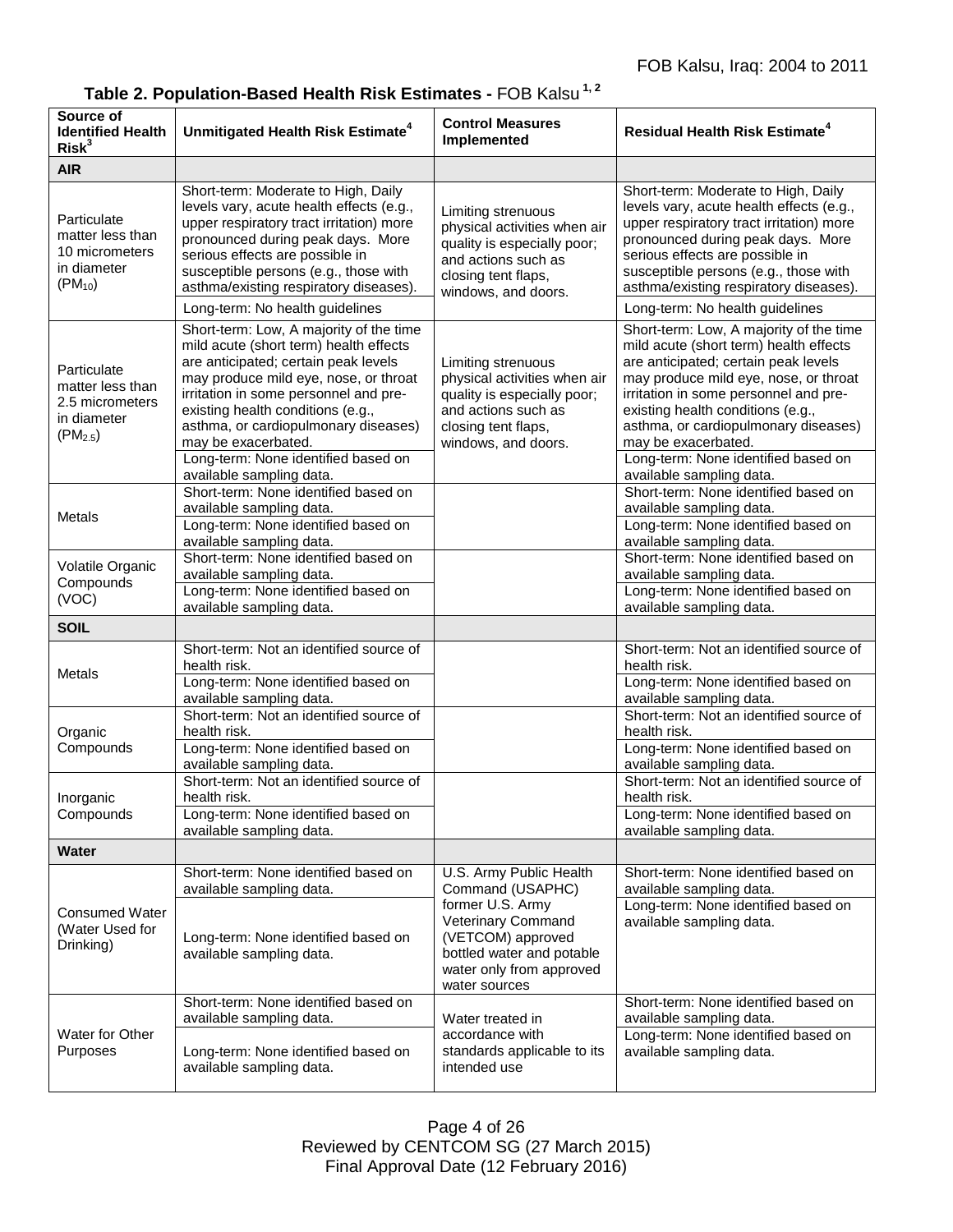| Source of<br><b>Identified Health</b><br>Risk <sup>3</sup>       | Unmitigated Health Risk Estimate <sup>4</sup>                                                                                                                                                                                                                                                                                                                                      | <b>Control Measures</b><br>Implemented                                                                                                                                                                                                                                                                  | <b>Residual Health Risk Estimate<sup>4</sup></b>                                                                                                                                              |
|------------------------------------------------------------------|------------------------------------------------------------------------------------------------------------------------------------------------------------------------------------------------------------------------------------------------------------------------------------------------------------------------------------------------------------------------------------|---------------------------------------------------------------------------------------------------------------------------------------------------------------------------------------------------------------------------------------------------------------------------------------------------------|-----------------------------------------------------------------------------------------------------------------------------------------------------------------------------------------------|
| <b>ENDEMIC</b><br><b>DISEASE</b>                                 |                                                                                                                                                                                                                                                                                                                                                                                    |                                                                                                                                                                                                                                                                                                         |                                                                                                                                                                                               |
| Food<br>borne/Waterborne<br>(e.g., diarrhea-<br>bacteriological) | Short-term: Variable, (bacterial<br>diarrhea, hepatitis A, typhoid fever) to<br>Moderate (diarrhea-cholera, diarrhea-<br>protozoal, brucellosis and hepatitis E).<br>If local food/water were consumed, the<br>health effects can temporarily<br>incapacitate personnel (diarrhea) or<br>result in prolonged illness (Hepatitis A,<br>Typhoid fever, Brucellosis, Hepatitis<br>E). | Preventive measures<br>include Hepatitis A and<br>Typhoid fever vaccination<br>and consumption of food<br>and water only from<br>approved sources.                                                                                                                                                      | Short-term: Low to none                                                                                                                                                                       |
|                                                                  | Long-term: none identified                                                                                                                                                                                                                                                                                                                                                         |                                                                                                                                                                                                                                                                                                         | Long-term: No data available                                                                                                                                                                  |
| Arthropod Vector<br><b>Borne</b>                                 | Short-term: Variable, Moderate for<br>leishmaniasis-cutaneous, Crimean-<br>Congo hemorrhagic fever, sandfly<br>fever and typhus-miteborne; Low for<br>West Nile fever, and Plague.                                                                                                                                                                                                 | Preventive measures<br>include proper wear of<br>treated uniform,<br>application of repellent to<br>exposed skin, and bed net                                                                                                                                                                           | Short-term: Low                                                                                                                                                                               |
|                                                                  | Long-term: Low (Leishmaniasis-<br>visceral infection)                                                                                                                                                                                                                                                                                                                              | use, minimizing areas of<br>standing water.                                                                                                                                                                                                                                                             | Long-term: No data available                                                                                                                                                                  |
| <b>Water-Contact</b><br>(e.g., wading,                           | Short-term: Moderate for leptospirosis<br>and schistosomiasis.                                                                                                                                                                                                                                                                                                                     | Prohibiting recreational<br>water activities and water                                                                                                                                                                                                                                                  | Short-term: Low for leptospirosis and<br>schistosomiasis.                                                                                                                                     |
| swimming)                                                        | Long-term: No data available                                                                                                                                                                                                                                                                                                                                                       | contact avoidance.                                                                                                                                                                                                                                                                                      | Long-term: No data available                                                                                                                                                                  |
| Respiratory                                                      | Short-term: Variable; Moderate for<br>tuberculosis (TB) to Low for<br>meningococcal meningitis.                                                                                                                                                                                                                                                                                    | Providing adequate living<br>and work space; medical<br>screening; vaccination                                                                                                                                                                                                                          | Short-term: Low                                                                                                                                                                               |
|                                                                  | Long-term: No data available                                                                                                                                                                                                                                                                                                                                                       |                                                                                                                                                                                                                                                                                                         | Long-term: No data available                                                                                                                                                                  |
| <b>Animal Contact</b>                                            | Short-term: Variable; Moderate for<br>rabies and Q-fever, and Low for<br>Anthrax and H5N1 avian influenza.                                                                                                                                                                                                                                                                         | Prohibiting contact with,<br>adoption, or feeding of<br>feral animals IAW U.S.                                                                                                                                                                                                                          | Short-term: No data available                                                                                                                                                                 |
|                                                                  | Long-term: Low (Rabies)                                                                                                                                                                                                                                                                                                                                                            | <b>Central Command</b><br>(CENTCOM) General<br>Order (GO) 1B. Risks are<br>further reduced in the<br>event of assessed contact<br>by prompt post-exposure<br>rabies prophylaxis IAW<br>The Center for Disease<br>Control's (CDC) Advisory<br>Committee on<br><b>Immunization Practices</b><br>guidance. | Long-term: No data available                                                                                                                                                                  |
| <b>VENOMOUS</b><br><b>ANIMAL/</b><br><b>INSECTS</b>              |                                                                                                                                                                                                                                                                                                                                                                                    |                                                                                                                                                                                                                                                                                                         |                                                                                                                                                                                               |
| Snakes,<br>scorpions, and<br>spiders                             | Short-term: Low; If encountered,<br>effects of venom vary with species<br>from mild localized swelling (e.g.,<br>Scorpio maurus) to potentially lethal<br>effects (e.g., Vipera albicornuta).                                                                                                                                                                                      | Risk reduced by avoiding<br>contact, proper wear of<br>uniform (especially<br>footwear), and proper and                                                                                                                                                                                                 | Short-term: Low; If encountered,<br>effects of venom vary with species<br>from mild localized swelling (e.g.,<br>Scorpio maurus) to potentially lethal<br>effects (e.g., Vipera albicornuta). |
|                                                                  | Long-term: No data available                                                                                                                                                                                                                                                                                                                                                       | timely treatment.                                                                                                                                                                                                                                                                                       | Long-term: No data available                                                                                                                                                                  |
| <b>HEAT/COLD</b><br><b>STRESS</b>                                |                                                                                                                                                                                                                                                                                                                                                                                    |                                                                                                                                                                                                                                                                                                         |                                                                                                                                                                                               |
| Heat                                                             | Short-term: Variable; Risk of heat<br>injury is Extremely High from May -<br>October, High in April, and Low from<br>November - March.                                                                                                                                                                                                                                             | Work-rest cycles, proper<br>hydration and nutrition,<br>and Wet Bulb Globe<br>Temperature (WBGT)                                                                                                                                                                                                        | Short-term: Variable mitigated to Low;<br>Risk of heat injury in unacclimatized or<br>susceptible personnel is Extremely<br>High from May - October, High in                                  |

Page 5 of 26 Reviewed by CENTCOM SG (27 March 2015) Final Approval Date (12 February 2016)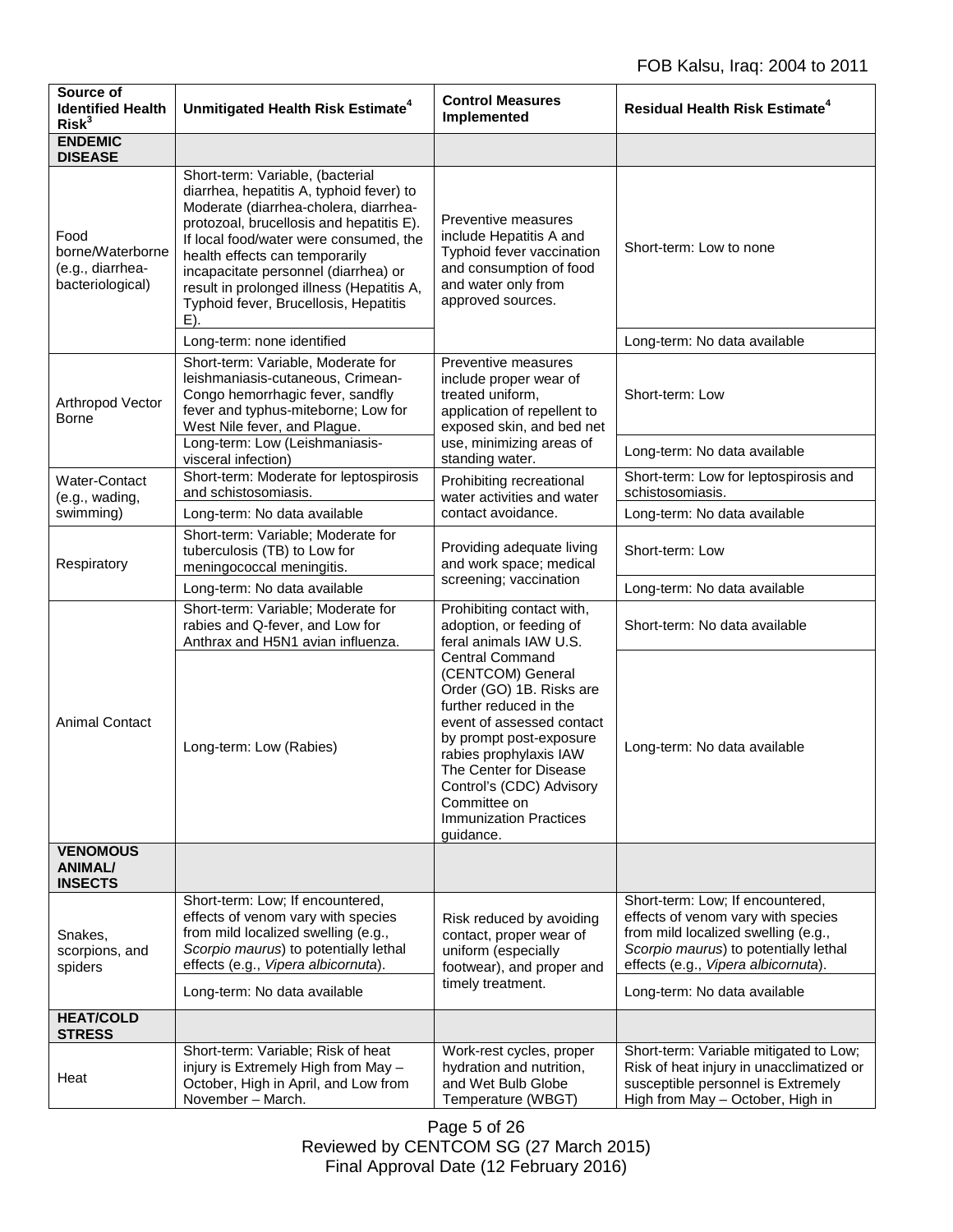| Source of<br><b>Identified Health</b><br>Risk <sup>3</sup> | Unmitigated Health Risk Estimate <sup>4</sup>                                                                                                                                                                                                                                                                                                                                                                 | <b>Control Measures</b><br>Implemented                                                                                                                                                                                    | <b>Residual Health Risk Estimate<sup>4</sup></b>                                                                                                                                                                                                                                                                                                                                                              |
|------------------------------------------------------------|---------------------------------------------------------------------------------------------------------------------------------------------------------------------------------------------------------------------------------------------------------------------------------------------------------------------------------------------------------------------------------------------------------------|---------------------------------------------------------------------------------------------------------------------------------------------------------------------------------------------------------------------------|---------------------------------------------------------------------------------------------------------------------------------------------------------------------------------------------------------------------------------------------------------------------------------------------------------------------------------------------------------------------------------------------------------------|
|                                                            |                                                                                                                                                                                                                                                                                                                                                                                                               | monitoring.                                                                                                                                                                                                               | April, and Low from November -<br>March.                                                                                                                                                                                                                                                                                                                                                                      |
|                                                            | Long-term: Low, The long-term risk<br>was Low. However, the risk may be<br>greater to certain susceptible persons-<br>those older (i.e., greater than 45<br>years), in lesser physical shape, or<br>with underlying medical/health<br>conditions.                                                                                                                                                             |                                                                                                                                                                                                                           | Long-term: Low, The long-term risk is<br>Low. However, the risk may be<br>greater to certain susceptible persons-<br>those older (i.e., greater than 45<br>years), in lesser physical shape, or<br>with underlying medical/health<br>conditions.                                                                                                                                                              |
|                                                            | Short-term: Low risk of cold<br>stress/injury.                                                                                                                                                                                                                                                                                                                                                                | Risks from cold stress<br>reduced with protective                                                                                                                                                                         | Short-term: Low risk of cold<br>stress/injury.                                                                                                                                                                                                                                                                                                                                                                |
| Cold                                                       | Long-term: Low; Long-term health<br>implications from cold injuries are rare<br>but can occur, especially from more<br>serious injuries such as frost bite.                                                                                                                                                                                                                                                   | measures such as use of<br>the buddy system, limiting<br>exposure during cold<br>weather, proper hydration<br>and nutrition, and proper<br>wear of issued protective<br>clothing.                                         | Long-term: Low; Long-term health<br>implications from cold injuries are rare<br>but can occur, especially from more<br>serious injuries such as frost bite.                                                                                                                                                                                                                                                   |
| <b>Unique</b><br>Incidents/<br><b>Concerns</b>             |                                                                                                                                                                                                                                                                                                                                                                                                               |                                                                                                                                                                                                                           |                                                                                                                                                                                                                                                                                                                                                                                                               |
| Waste<br>Sites/Waste<br>Disposal                           | Short-term: Low                                                                                                                                                                                                                                                                                                                                                                                               |                                                                                                                                                                                                                           | Short-term: Low                                                                                                                                                                                                                                                                                                                                                                                               |
|                                                            | Long-term: Low                                                                                                                                                                                                                                                                                                                                                                                                |                                                                                                                                                                                                                           | Long-term: Low                                                                                                                                                                                                                                                                                                                                                                                                |
| Pesticides/Pest                                            | Short-term: Low                                                                                                                                                                                                                                                                                                                                                                                               |                                                                                                                                                                                                                           | Short-term: Low                                                                                                                                                                                                                                                                                                                                                                                               |
| Control                                                    | Long-term: Low                                                                                                                                                                                                                                                                                                                                                                                                | See Section 10.4                                                                                                                                                                                                          | Long-term: Low                                                                                                                                                                                                                                                                                                                                                                                                |
| Burn Pit PM <sub>10</sub>                                  | Short-term: Insufficient data to<br>characterize risk.                                                                                                                                                                                                                                                                                                                                                        | Control measures may<br>have included locating                                                                                                                                                                            | Short-term: Insufficient data to<br>characterize risk.                                                                                                                                                                                                                                                                                                                                                        |
|                                                            | Long-term: No health guidelines                                                                                                                                                                                                                                                                                                                                                                               | burn pits downwind of<br>prevailing winds,<br>increased distance when<br>possible, and improved<br>waste segregation and<br>management techniques                                                                         | Long-term: No health guidelines                                                                                                                                                                                                                                                                                                                                                                               |
| Burn Pit PM <sub>2.5</sub>                                 | Short-term: Insufficient data to<br>characterize risk. A majority of the<br>time mild acute (short term) health<br>effects are anticipated; certain peak<br>levels may produce mild eye, nose, or<br>throat irritation in some personnel and<br>pre-existing health conditions (e.g.,<br>asthma, or cardiopulmonary diseases)<br>may be exacerbated.<br>Long-term: Insufficient data to<br>characterize risk. | Control measures may<br>have included locating<br>burn pits downwind of<br>populated areas,<br>increased distance from<br>populated area when<br>possible, and improved<br>waste segregation and<br>management techniques | Short-term: Insufficient data to<br>characterize risk. A majority of the<br>time mild acute (short term) health<br>effects are anticipated; certain peak<br>levels may produce mild eye, nose, or<br>throat irritation in some personnel and<br>pre-existing health conditions (e.g.,<br>asthma, or cardiopulmonary diseases)<br>may be exacerbated.<br>Long-term: Insufficient data to<br>characterize risk. |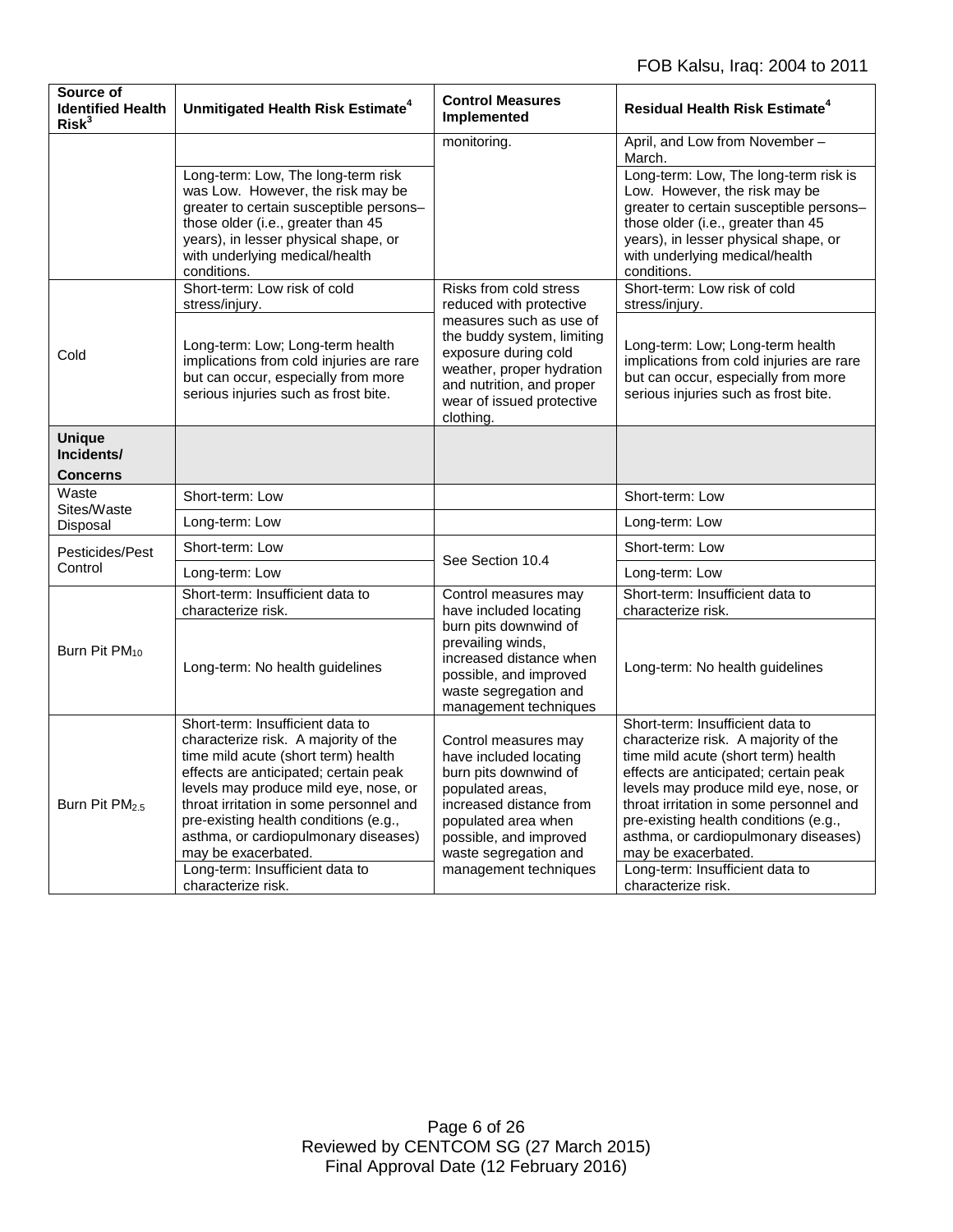<sup>1</sup>This Summary Table provides a qualitative estimate of population-based short- and long-term health risks associated with the occupational and environment conditions at FOB Kalsu. It does not represent an individual exposure profile. Actual individual exposures and health effects depend on many variables. For example, while a chemical may have been present in the environment, if a person did not inhale, ingest, or contact a specific dose of the chemical for adequate duration and frequency, then there may have been no health risk. Alternatively, a person at a specific location may have experienced a unique exposure which could result in a significant individual exposure. Any such person seeking medical care should have their specific exposure documented in an SF600.

<sup>2</sup> This assessment is based on specific environmental sampling data and reports obtained from 24 July 2004 through 17 September 2011. Sampling locations are assumed to be representative of exposure points for the camp population but may not reflect all the fluctuations in environmental quality or capture unique exposure incidents.

3 This Summary Table is organized by major categories of identified sources of health risk. It only lists those sub-categories specifically identified and addressed at FOB Kalsu. The health risks are presented as Low, Moderate, High or Extremely High for both acute and chronic health effects. The health risk level is based on an assessment of both the potential severity of the health effects that could be caused and probability of the exposure that would produce such health effects. Details can be obtained from the USAPHC/Army Institute of Public Health (AIPH). Where applicable, "None Identified" is used when though a potential exposure is identified, and no health risks of either a specific acute or chronic health effects are determined. More detailed descriptions of OEH exposures that are evaluated but determined to pose no health risk are discussed in the following sections of this report.

4 Health risks in this Summary Table are based on quantitative surveillance thresholds (e.g., endemic disease rates; host/vector/pathogen surveillance) or screening levels, e.g., Military Exposure Guidelines (MEGs) for chemicals*.* Some previous assessment reports may provide slightly inconsistent health risk estimates because quantitative criteria such as MEGs may have changed since the samples were originally evaluated and/or because this assessment makes use of all historic site data while previous reports may have only been based on a select few samples.

## **1 Discussion of Health Risks at FOB Kalsu, Iraq by Source**

The following sections provide additional information about the OEH conditions summarized above. All risk assessments were performed using the methodology described in the U.S. Army Public Health Command Technical Guide 230, *Environmental Health Risk Assessment and Chemical Exposure Guidelines for Deployed Military Personnel* (Reference 4). All OEH risk estimates represent residual risk after accounting for preventive controls in place. Occupational exposures and exposures to endemic diseases are greatly reduced by preventive measures. For environmental exposures related to airborne dust, there are limited preventive measures available, and available measures have little efficacy in reducing exposure to ambient conditions.

### **2 Air**

#### 2.1 Site-Specific Sources Identified

FOB Kalsu was situated in a dusty semi-arid desert environment. Inhalational exposure to high levels of dust and particulate matter, such as during high winds or dust storms, may result in mild to more serious short-term health effects (e.g., eye, nose or throat and lung irritation) in some personnel. Additionally, certain subgroups of the deployed forces (e.g., those with pre-existing asthma/cardio pulmonary conditions) are at greatest risk of developing notable health effects.

#### 2.2 Particulate matter

Particulate matter (PM) is a complex mixture of extremely small particles suspended in the air. The PM includes solid particles and liquid droplets emitted directly into the air by sources such as: power plants, motor vehicles, aircraft, generators, construction activities, fires, and natural windblown dust. The PM can include sand, soil, metals, volatile organic compounds (VOC), allergens, and other compounds such as nitrates or sulfates that are formed by condensation or transformation of combustion exhaust. The PM composition and particle size vary considerably depending on the source. Generally, PM of health concern is divided into two fractions:  $PM_{10}$ , which includes coarse particles with a diameter of 10 micrometers or less, and fine particles less than 2.5 micrometers  $(PM_{2.5})$ , which can reach the deepest regions of the lungs when inhaled. Exposure to excessive PM is linked to a variety of potential health effects.

> Page 7 of 26 Reviewed by CENTCOM SG (27 March 2015) Final Approval Date (12 February 2016)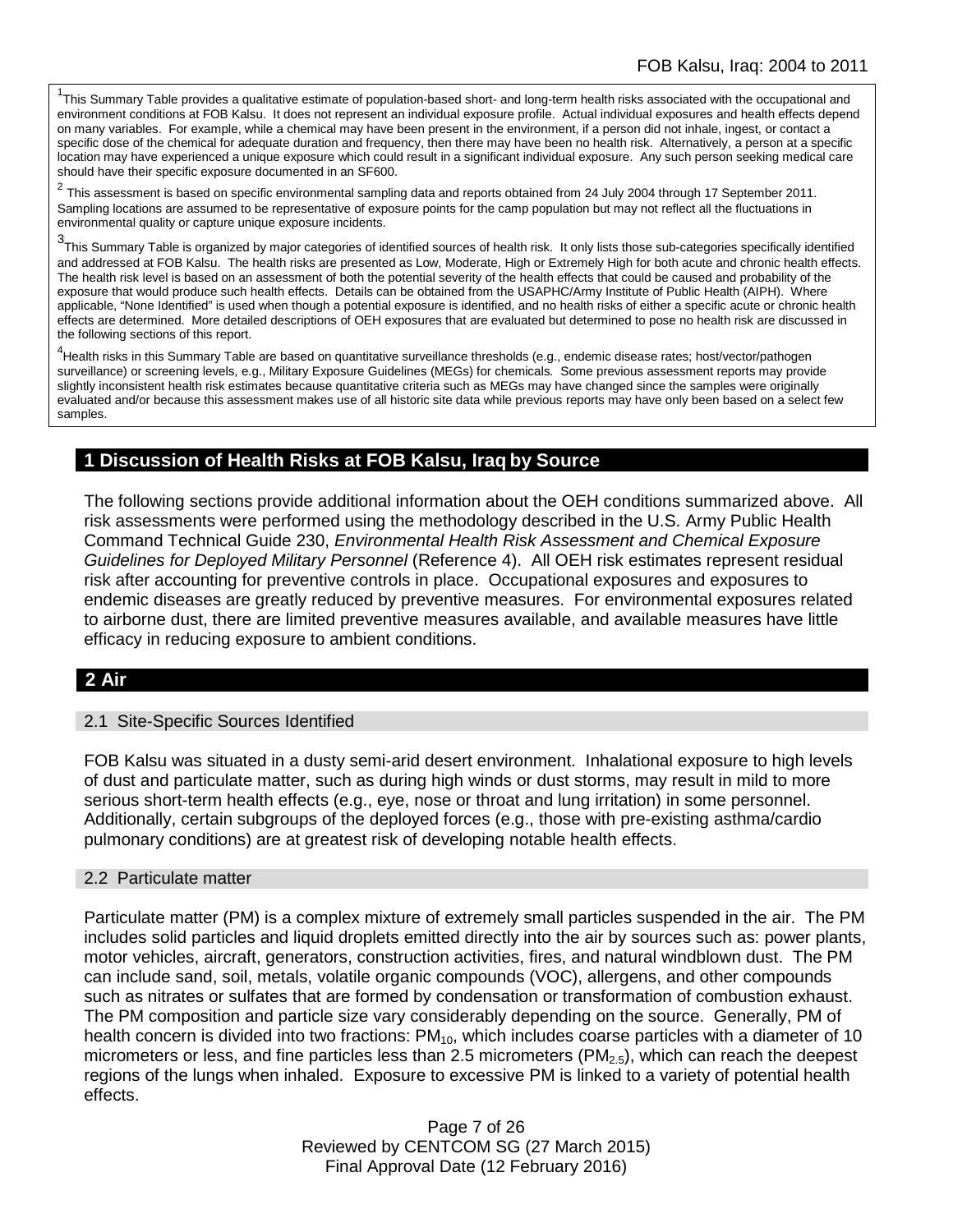### 2.3 Particulate matter, less than 10 micrometers  $(PM_{10})$

2.3.1 Exposure Guidelines:

Short Term (24-hour) PM<sub>10</sub> (micrograms per cubic Long-term PM<sub>10</sub> MEG (µg/m<sup>3</sup>): meter, μg/m<sup>3</sup>):

- 
- Marginal MEG  $= 420$
- Critical MEG  $= 600$

2.3.2 Sample data/Notes:

• Negligible MEG = 250 • Not defined and not available.

A total of seven valid PM<sub>10</sub> air samples were collected from 2004 and 2011. The range of 24-hour PM<sub>10</sub> concentrations was 84 μg/m<sup>3</sup> – 831 μg/m<sup>3</sup> with an average concentration of 443 μg/m<sup>3</sup>. There were not enough samples taken in 2011 to characterize risk.

### 2.3.3 Short-term health risks:

**Variable (Moderate to High):** The short-term PM<sub>10</sub> health risk assessment is variable (Moderate to High) based on average and peak  $PM_{10}$  sample concentrations, and the likelihood of exposure at these hazard severity levels in 2004. The variable risk is due to significant fluctuation in daily concentrations. All other years had insufficient data available with which to determine risk. A moderate health risk suggests a degraded mission capabilities expected with limited in theater medical countermeasures and resources anticipated. A high health risk suggests a significant degradation of mission capabilities in terms of the required mission standard, inability to accomplish all parts of the mission, or inability to complete the mission standard if hazards occur during the mission (Reference 4, Table 3-2). Daily average health risk levels for  $PM_{10}$  show no hazard for 28.6%, low health risk for 14.3%, moderate health risk for 28.6%, and high health risk for 28.6% of the time. Confidence in the short-term  $PM_{10}$ health risk assessment is low (Reference 4, Table 3-6).

The hazard severity for average  $PM_{10}$  concentrations in samples was marginal in 2004. The results indicate that for marginal hazard severity a majority of personnel will experience notable eye, nose, and throat irritation and some respiratory effects. Some lost-duty days are expected. Significant aerobic activity will increase risk. Those with a history of asthma or cardiopulmonary disease are expected to experience increased symptoms (Reference 4, Table 3-11).

For the highest observed  $PM_{10}$  sample concentration, the hazard severity was critical. During peak exposures at the critical hazard severity level, most if not all personnel experience eye, nose, and throat irritation and respiratory effects. Visual acuity is impaired, as is overall aerobic capacity. Some personnel will not be able to perform assigned duties. Lost duty days are expected. Those with a history of asthma or cardiopulmonary disease will experience more severe symptoms. Conditions may also result in adverse, non-health related materiel/logistical impacts (Reference 4, Table 3-11).

### 2.3.4 Long-term health risk:

**Not Evaluated-no available health guidelines**. The U. S. Environmental Protection Agency (EPA) has retracted its long-term standard (national ambient air quality standards, NAAQS) for  $PM_{10}$  due to an inability to clearly link chronic health effects with chronic  $PM_{10}$  exposure levels.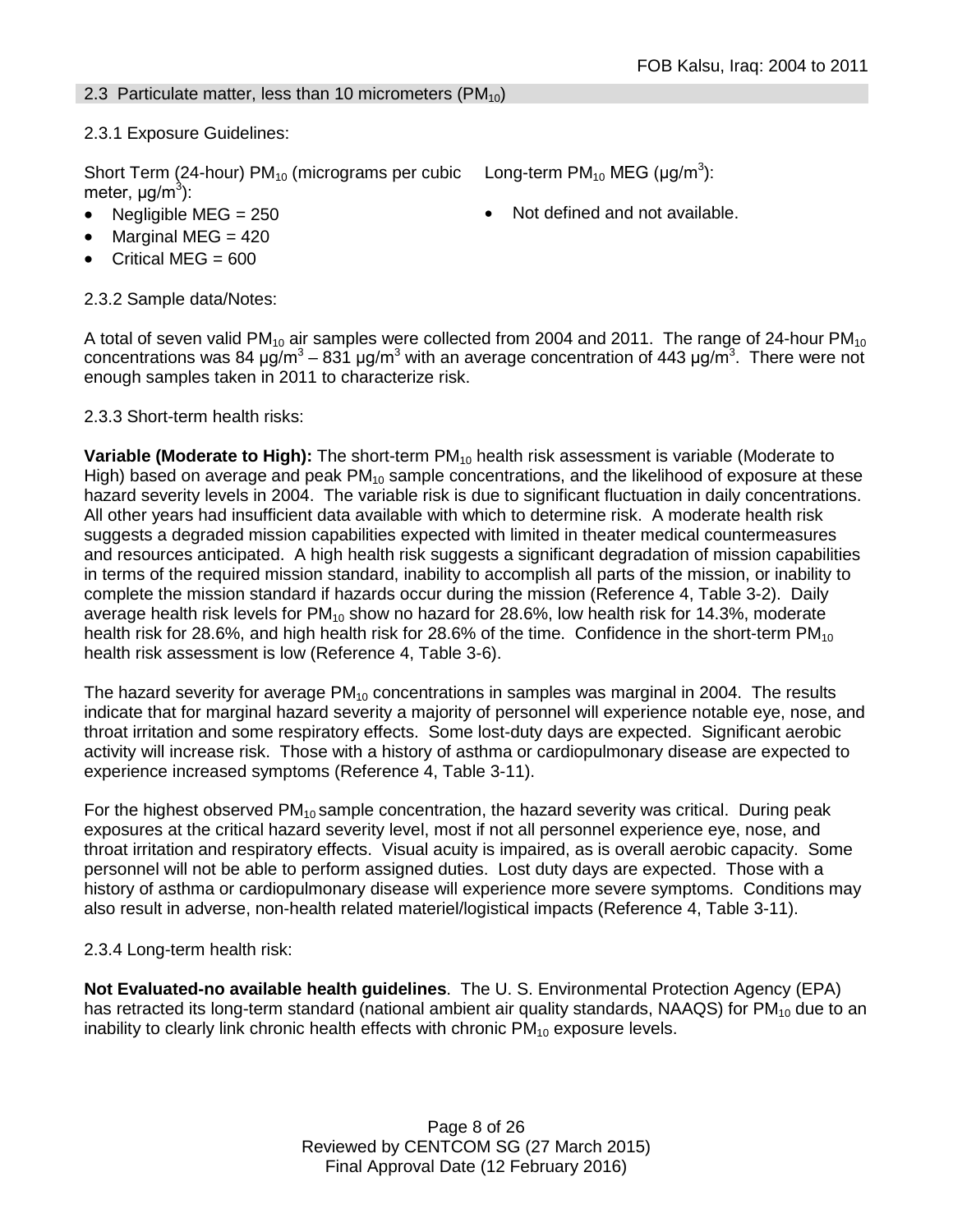2.4 Particulate Matter, less than 2.5 *micrometers* (PM2.5)

2.4.1 Exposure Guidelines:

Short Term (24-hour)  $PM<sub>2.5</sub>$  (µg/m<sup>3</sup>):

- 
- 
- Critical MEG = 500

2.4.2 Sample data/Notes:

): Long-term (1year)  $PM_{2.5}$  MEGs (µg/m<sup>3</sup>):

- Negligible MEG = 65 Negligible MEG = 15
	- Marginal MEG =  $250$  Marginal MEG =  $65$ .

A total of nine valid  $PM<sub>2.5</sub>$  air samples were collected from 2004, 2005, 2010, and 2011. No samples were collected from 2006 through 2009. The range of 24-hour  $PM_{2.5}$  concentrations was 58  $\mu$ g/m<sup>3</sup> – 289 μg/m<sup>3</sup> with an average concentration of 179 μg/m<sup>3</sup>. There were insufficient samples taken in 2010 and 2011 to characterize risk for those years.

2.4.3 Short-term health risks:

Low: The short-term PM<sub>2.5</sub> health risk assessment for peak and average sample concentrations is Low for 2004. A low health risk suggests little or no impact on accomplishing the mission (Reference 4, Table 3-2). Daily average health risk levels for  $PM<sub>2.5</sub>$  show no hazard for 12.5%, low health risk for 87.5% of the time. Confidence in the short-term  $PM_{2.5}$  health risk assessment was low (Reference 4, Table 3-6).

The hazard severity was negligible to marginal for average  $PM<sub>2.5</sub>$  sample concentrations. The results indicate that for a negligible hazard severity a few personnel may experience notable mild eye, nose, or throat irritation; most personnel will experience only mild effects. Pre-existing health conditions (e.g., asthma, or cardiopulmonary diseases) may be exacerbated. For a marginal hazard severity a majority of personnel will experience notable eye, nose, and throat irritation and some respiratory effects. Some lost-duty days are expected. Significant aerobic activity will increase risk. Those with a history of asthma or cardiopulmonary disease are expected to experience increased symptoms (Reference 4, Table 3-11).

For the highest observed  $PM_{2.5}$  exposure, the hazard severity was marginal. During marginal hazard severity a majority of personnel will experience notable eye, nose, and throat irritation and some respiratory effects. Some lost-duty days are expected. Significant aerobic activity will increase risk. Those with a history of asthma or cardiopulmonary disease are expected to experience increased symptoms (Reference 4, Table 3-11).

# 2.4.4 Long-term health risks:

**None identified based on available sampling data.** Average sample concentrations in 2004, 2005, 2010, and 2011 were above the negligible MEG of 15  $\mu q/m<sup>3</sup>$  but there were insufficient samples taken to characterize risk for those years.

### 2.5 Airborne Metals

- 2.5.1 Airborne Metals from  $PM_{10}$
- 2.5.1.1 Sample data/Notes: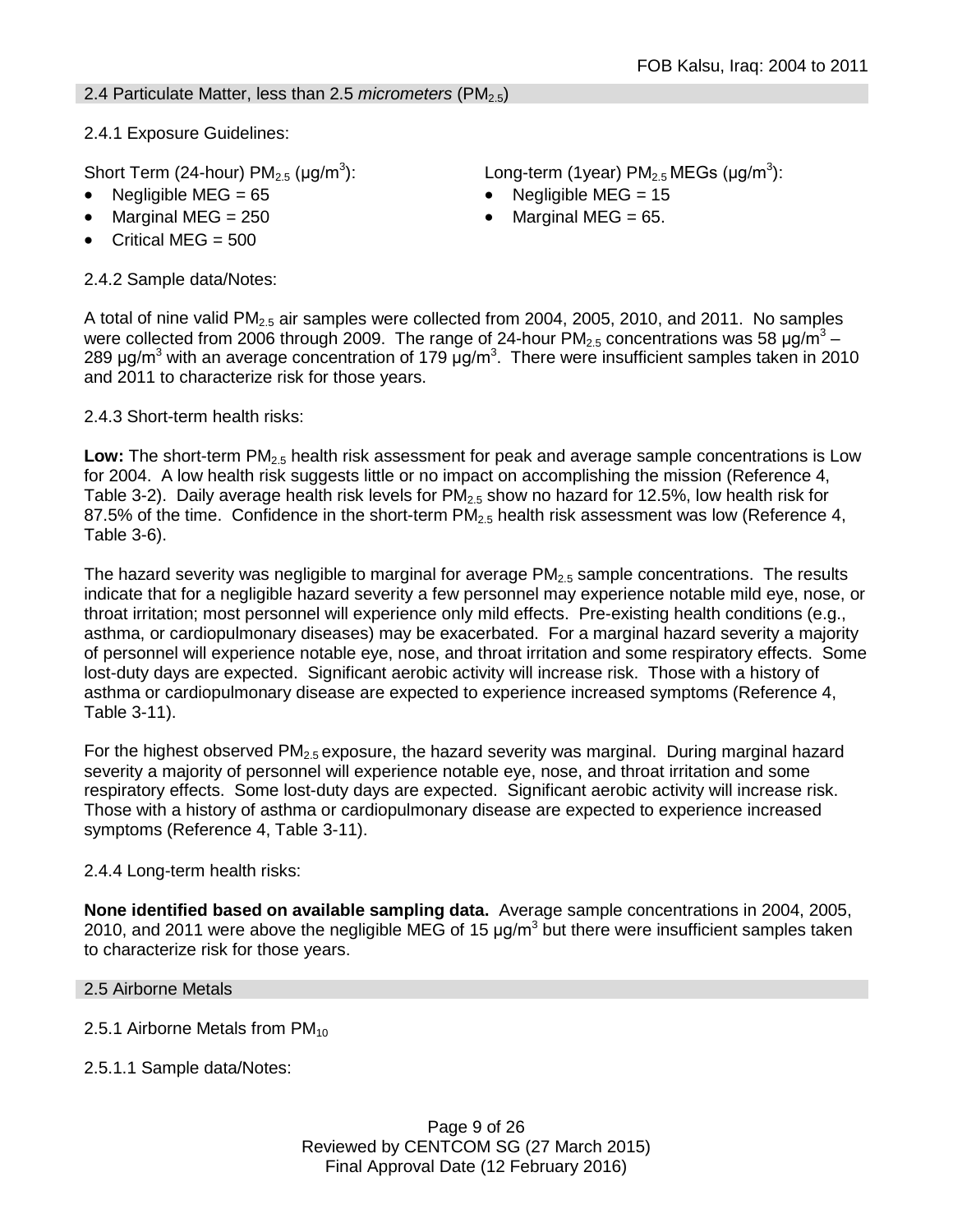A total of seven valid PM<sub>10</sub> airborne metal samples were collected at FOB Kalsu from 2004 to 2011. None of the analyzed metals in the collected samples were found at concentrations above the 1-year negligible MEGs.

2.5.1.2 Short-term health risks:

### **None identified based on available sampling data.**

2.5.1.3 Long-term health risks:

### **None identified based on the available sampling data.**

- 2.5.2 Airborne Metals from  $PM<sub>2.5</sub>$
- 2.5.2.1 Sample data/Notes:

A total of nine valid PM<sub>2.5</sub> airborne metal samples were collected at FOB Kalsu from 2004 to 2011. None of the analyzed metals in the collected samples were found at concentrations above the 1-year negligible MEGs.

2.5.2.2 Short-term health risks:

### **None identified based on the available sampling data.**

2.5.2.3 Long-term health risks:

### **None identified based on the available sampling data.**

2.6 Volatile Organic Compounds (VOC)

2.6.1 Sample data/Notes:

The health risk assessment is based on average and peak concentration of three valid volatile organic chemical (VOC) air samples collected at FOB Kalsu in 2005, no samples were taken any other year. None of the analyzed organics in the collected samples were found at concentrations above the 1-year negligible MEGs.

2.6.2 Short-term health risks:

### **None identified based on the available sampling data.**

2.6.3 Long-term health risk

#### **None identified based on the available sampling data.**

### **3 Soil**

#### 3.1 Site-Specific Sources Identified

3.2 Sample data/Notes:

Page 10 of 26 Reviewed by CENTCOM SG (27 March 2015) Final Approval Date (12 February 2016)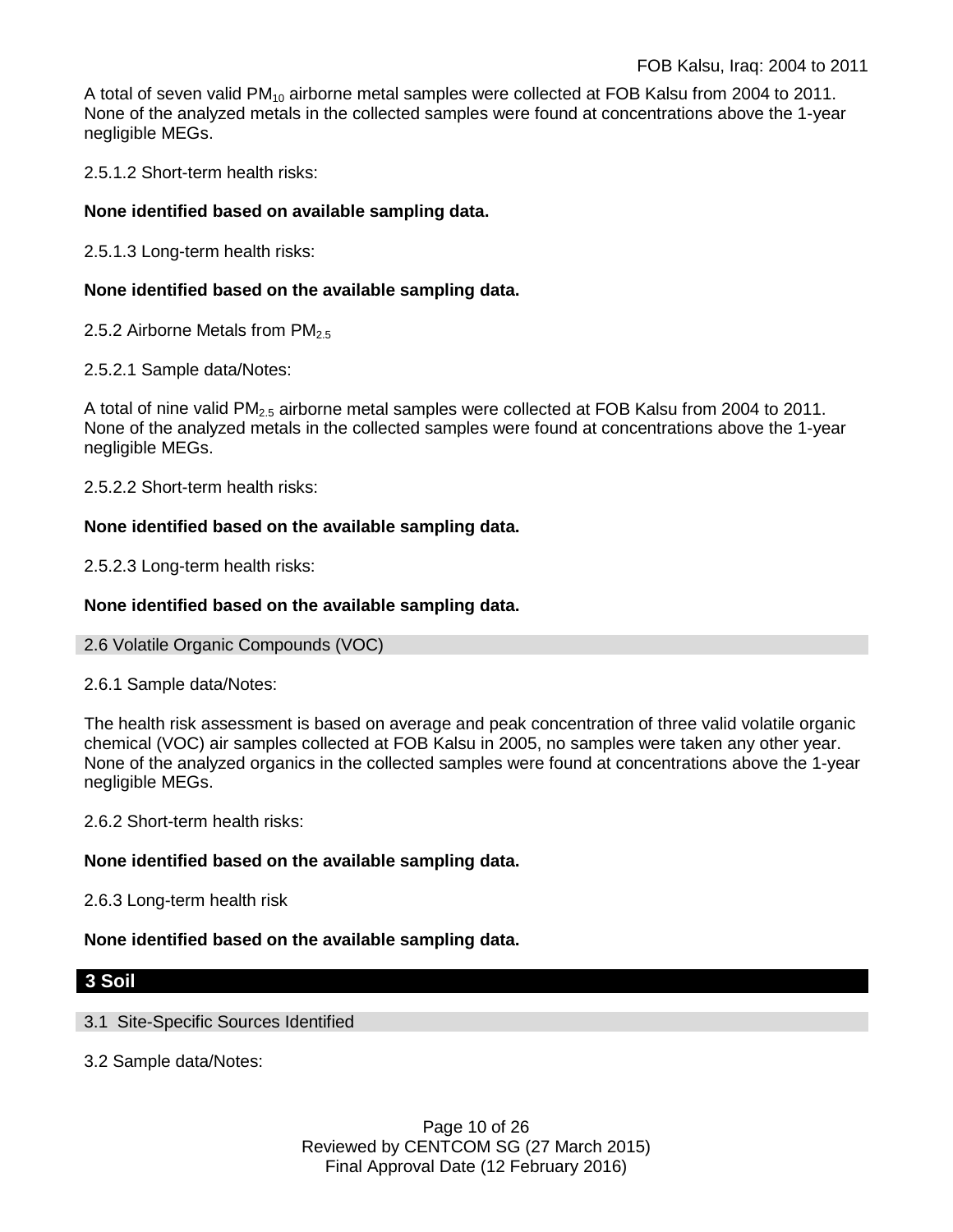A total of 20 valid surface soil samples were collected from 2004 to 2008, there was no available sampling data after 2008, to assess OEH health risk to deployed personnel. The primary soil contamination exposure pathways are dermal contact and dust inhalation. Typical parameters analyzed for included semi volatile organic compounds (SVOCs), heavy metals, polychlorinated biphenyls (PCBs), pesticides, herbicides. If the contaminant was known or suspected, other parameters may have been analyzed for (i.e., Total petroleum hydrocarbons (TPH) and polycyclic aromatic hydrocarbons (PAH) near fuel spills). For the risk assessment, personnel are assumed to remain at this location for 6 months to 1 year.

3.3 Short-term health risk:

**Not an identified source of health risk**. Currently, sampling data for soil are not evaluated for short term (acute) health risks**.**

3.4 Long-term health risk:

**None identified based on available sample data.** No parameters exceeded 1-year Negligible MEGs for dermal contact. The dust inhalation exposure pathway is addressed in Section 2 above. 4- Methylphenol {p-Cresol}, Actinium-228, Bismuth-214, Cesium-134, Cesium-137, Dimethylphthalate, Europium-152, Protactinium-234M, and Thorium-234 were detected in one or more samples and do not have a 1 year negligible soil MEG. The presence of a chemical without a MEG adds uncertainty to the risk assessment.

## **4 Water**

In order to assess the health risk to U.S. personnel from exposure to water in theater, the USAPHC identified the most probable exposure pathways. These are based on the administrative information provided on the field data sheets submitted with the samples taken over the time period being evaluated. It is assumed that 100% of all U.S. personnel at FOB Kalsu were directly exposed to reverse osmosis water purification unit (ROWPU) treated and disinfected fresh bulk water, since this classification of water is primarily used for personal hygiene, showering, cooking, and for use at vehicle wash racks. There is a possibility that personnel, particularly at small outlying camps, may use water that is not regularly disinfected for showering, personal hygiene, or cleaning. Field data sheets indicate that bottled water is the only approved source of drinking water however in instances where bottled water was unavailable ROWPU treated water was used.

4.1 Drinking Water: Bottled or Treated Water

### 4.1.1 Site-Specific Sources Identified

### 4.1.2 Sample data/Notes:

To assess the potential for adverse health effects to troops, the following assumptions were made about dose and duration: A conservative (protective) assumption was that personnel routinely ingested 5 L/day of bottled water for up to 365 days (1-year). No ROWPU or bottled water samples were available to evaluate drinking water exposure.

4.1.3 Short-term health risk:

### **None identified based on the available sampling data.**

Page 11 of 26 Reviewed by CENTCOM SG (27 March 2015) Final Approval Date (12 February 2016)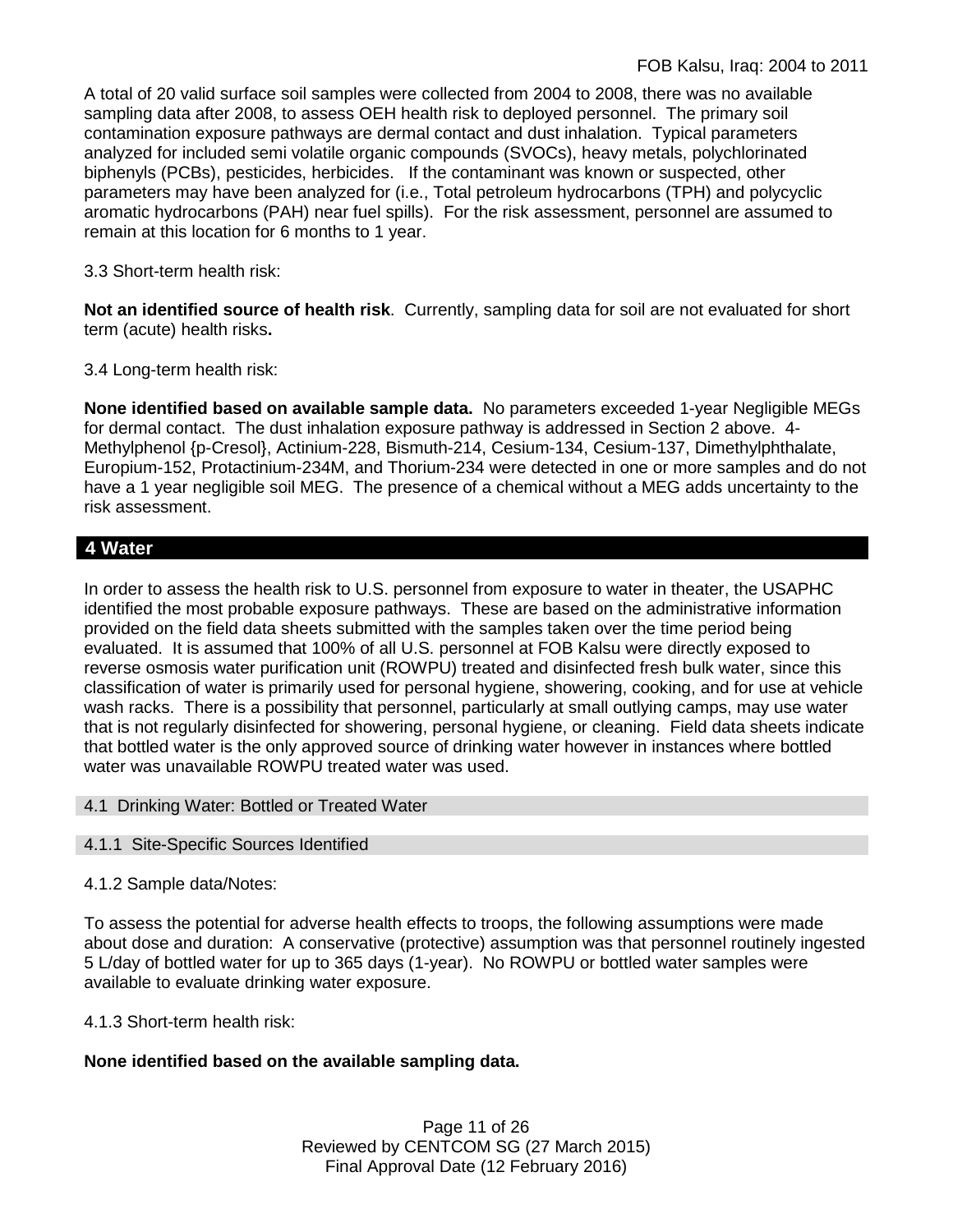### 4.1.4 Long-term health risk:

### **None identified based on the available sampling data.**

#### 4.2 Non-Drinking Water: Disinfected

#### 4.2.1 Site-Specific Sources Identified

Although the primary route of exposure for most microorganisms is ingestion of contaminated water, dermal exposure to some microorganisms, chemicals, and biologicals may also cause adverse health effects. Complete exposure pathways would include drinking, brushing teeth, personal hygiene, cooking, providing medical and dental care using a contaminated water supply or during dermal contact at vehicle or aircraft wash racks.

#### 4.2.2 Sample data/Notes:

To assess the potential for adverse health effects to troops the following assumptions were made about dose and duration: All U.S. personnel at this location were expected to remain at this site for approximately 1 year. A conservative (protective) assumption is that personnel routinely consumed less than 5 liters per day (L/day) of non-drinking water for up to 365 days (1-year). It is further assumed that control measures and/or personal protective equipment were not used. A total of 10 disinfected bulk water (Non-Drinking) samples from 2004 to 2011 were evaluated for this health risk assessment. No samples had any chemicals that exceeded their respective MEGs.

4.2.3 Short-term health risks:

#### **None identified based on the available sampling data.**

4.2.4 Long-term health risks:

#### **None identified based on the available sampling data.**

#### **5 Military Unique**

5.1 Chemical Biological, Radiological Nuclear (CBRN) Weapons

No specific hazard sources were documented in the Defense Occupational and Environmental Health Readiness System (DOEHRS), or the Military Exposure Surveillance Library (MESL) from 24 July 2004 to 17 September 2011 timeframe (References 1 and 5).

#### 5.2 Depleted Uranium (DU)

No specific hazard sources were documented in the DOEHRS, or MESL from 24 July 2004 to 17 September 2011 timeframe (References 1 and 5).

#### 5.3 Ionizing Radiation

No specific hazard sources were documented in the DOEHRS, or MESL from 24 July 2004 to 17 September 2011 timeframe (References 1 and 5).

> Page 12 of 26 Reviewed by CENTCOM SG (27 March 2015) Final Approval Date (12 February 2016)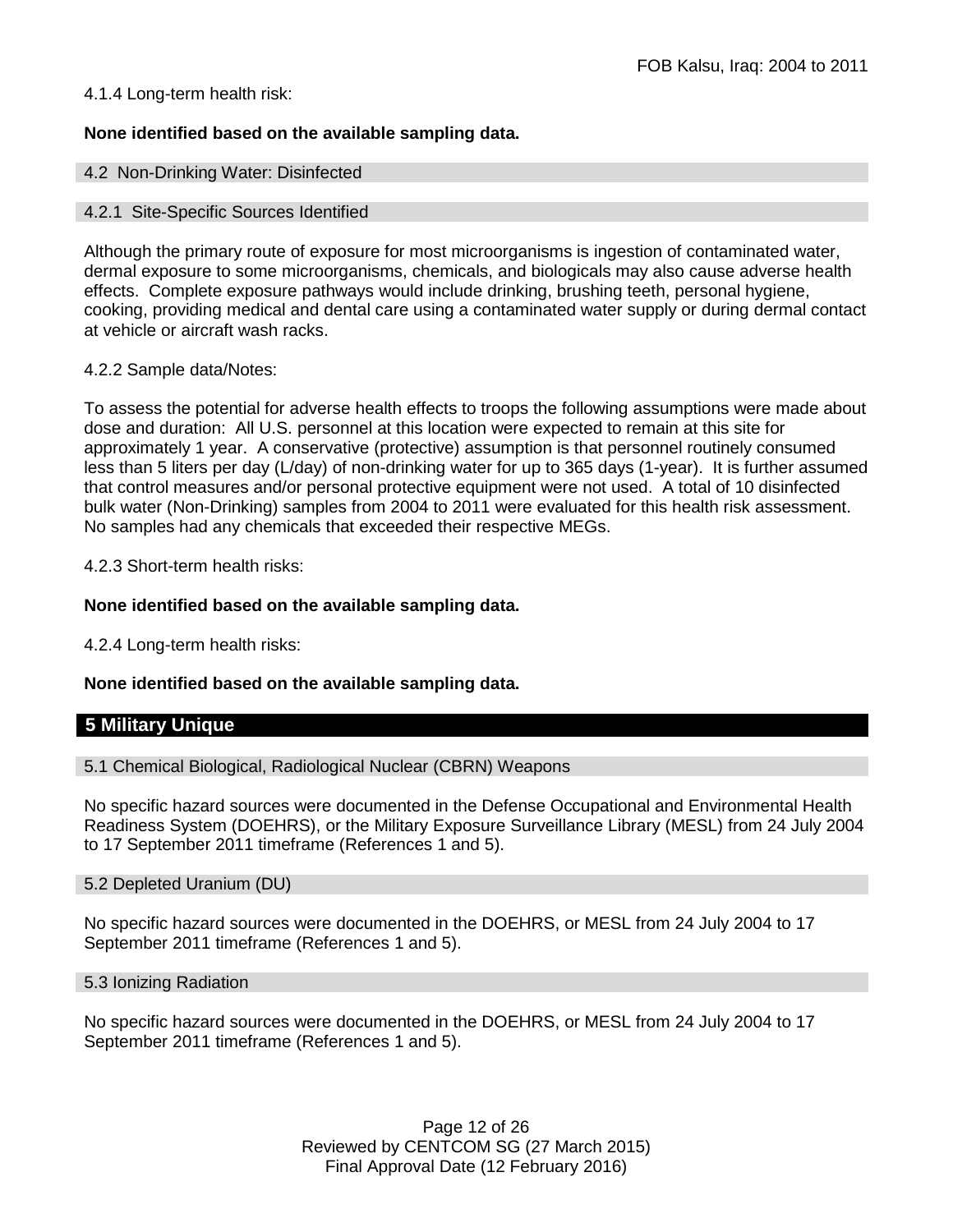#### 5.4 Non-Ionizing Radiation

No specific hazard sources were documented in the DOEHRS, or MESL from 24 July 2004 to 17 September 2011 timeframe (References 1 and 5).

#### **6 Endemic Diseases**

This document lists the endemic diseases reported in the region, its specific health risks and severity and general health information about the diseases. USCENTCOM MOD 12 (Reference 6) lists deployment requirements, to include immunizations and chemoprophylaxis, in effect during the timeframe of this POEMS.

#### 6.1 Foodborne and Waterborne Diseases

Food borne and waterborne diseases in the area are transmitted through the consumption of local food and water. Local unapproved food and water sources (including ice) are heavily contaminated with pathogenic bacteria, parasites, and viruses to which most U.S. Service Members have little or no natural immunity. Effective host nation disease surveillance does not exist within the country. Only a small fraction of diseases are identified or reported in host nation personnel. Diarrheal diseases are expected to temporarily incapacitate a very high percentage of U.S. personnel within days if local food, water, or ice is consumed. Hepatitis A and typhoid fever infections typically cause prolonged illness in a smaller percentage of unvaccinated personnel. Vaccinations are required for DOD personnel and contractors. In addition, although not specifically assessed in this document, significant outbreaks of viral gastroenteritis (e.g., norovirus) and food poisoning (e.g., *Bacillus cereus*, *Clostridium perfringens*, *Staphylococcus*) may occur. Key disease risks are summarized below:

Mitigation strategies were in place and included consuming food and water from approved sources, vaccinations (when available), frequent hand washing and general sanitation practices.

#### 6.1.1 Diarrheal diseases (bacteriological)

**High, mitigated to Low**: Diarrheal diseases are expected to temporarily incapacitate a very high percentage of personnel (potentially over 50% per month) within days if local food, water, or ice is consumed. Mitigation strategies in place include consumption of approved food, water, and ice; hand washing; and applied food/water safety mechanisms. Field conditions (including lack of hand washing and primitive sanitation) may facilitate person to person spread and epidemics. Typically mild disease treated in outpatient setting; recovery and return to duty in less than 72 hours with appropriate therapy. A small proportion of infections may require greater than 72 hours limited duty, or hospitalization.

#### 6.1.2 Hepatitis A, typhoid/paratyphoid fever, and diarrhea-protozoal

**High, mitigated to Low**: Unmitigated health risk to U.S. personnel is high year round for hepatitis A and typhoid/paratyphoid fever, and Moderate for diarrhea-protozoal. Mitigation strategies in place include immunization, consumption of approved food, water, and ice; hand washing; and applied food/water safety mechanisms. U.S. Personnel did not drink untreated water, and vaccination for Hepatitis A is required for deployment into the CENTCOM Area or Responsibility (AOR). Hepatitis A, typhoid/paratyphoid fever, and diarrhea-protozoal disease may cause prolonged illness in a small percentage of personnel (less than 1% per month). Although much rarer, other potential diseases in this area that are also considered a Moderate risk include: hepatitis E, diarrhea-cholera, and brucellosis.

> Page 13 of 26 Reviewed by CENTCOM SG (27 March 2015) Final Approval Date (12 February 2016)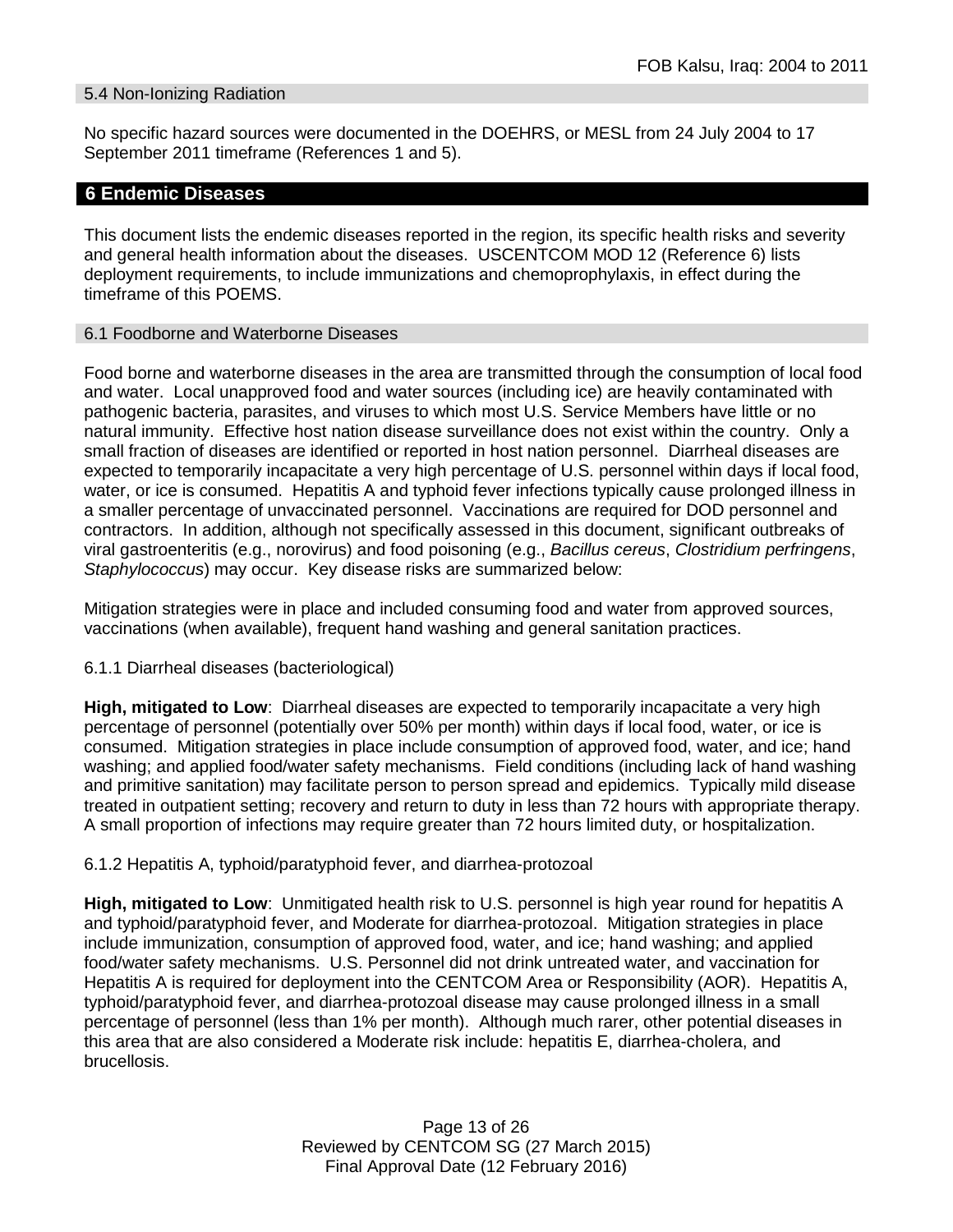### 6.1.3 Short-term Health Risks:

**Variable, unmitigated; Low, mitigated**: The overall unmitigated short-term risk associated with food borne and waterborne diseases are considered High (bacterial diarrhea, hepatitis A, typhoid/paratyphoid fever) to Moderate (diarrhea-cholera, diarrhea-protozoal, brucellosis) to Low (hepatitis E) if local food or water is consumed. Preventive Medicine measures reduced the risk to Low. Confidence in the health risk estimate was high.

### 6.1.4 Long-term Health Risks:

### **None identified based on available data.**

#### 6.2 Arthropod Vector-Borne Diseases

During the warmer months, the climate and ecological habitat support populations of arthropod vectors, including mosquitoes, ticks, mites, and sandflies. Significant disease transmission is sustained countrywide, including urban areas. Mitigation strategies were in place and included proper wear of treated uniforms, application of repellent to exposed skin, and use of bed nets and chemoprophylaxis (when applicable). Additional methods included the use of pesticides, reduction of pest/breeding habitats, and engineering controls.

#### 6.2.1 Malaria

**None**: Indigenous transmission of malaria in Iraq was eliminated as of 2008 reducing risk among personnel exposed to mosquito bites to None.

#### 6.2.2 Leishmaniasis

**Moderate, mitigated to Low**: The disease risk is Moderate during the warmer months when sandflies are most prevalent, but reduced to low with mitigation measures. Mitigation strategies in place include Individual Protective Measures (IPM) practices, permethrin treated uniforms, pesticides, reduction of pest/breeding habitats, and engineering controls. Leishmaniasis is transmitted by sand flies. There are two forms of the disease; cutaneous (acute form) and visceral (a more latent form of the disease). The leishmaniasis parasites may survive for years in infected individuals and this infection may go unrecognized by physicians in the U.S. when infections become symptomatic years later. Cutaneous infection is unlikely to be debilitating, though lesions may be disfiguring. Visceral leishmaniasis disease can cause severe febrile illness which typically requires hospitalization with convalescence over 7 days.

#### 6.2.3 Crimean-Congo hemorrhagic fever

**Moderate, mitigated to Low**: Unmitigated risk is moderate, but reduced to low with mitigation measures. Crimean-Congo hemorrhagic fever occurs in rare cases (less than 0.1% per month attack rate in indigenous personnel) and is transmitted by tick bites or occupational contact with blood or secretions from infected animals. The disease typically requires intensive care with fatality rates from 5% to 50%.

#### 6.2.4 Sandfly fever

**Moderate, mitigated to Low**: Sandfly fever has a Moderate risk with potential disease rates from 1% to 10% per month under worst case conditions. Mitigation measures reduced the risk to low. The disease is transmitted by sandflies and occurs more commonly in children though adults are still at risk. Sandfly fever disease typically resulted in debilitating febrile illness requiring 1 to 7 days of supportive

> Page 14 of 26 Reviewed by CENTCOM SG (27 March 2015) Final Approval Date (12 February 2016)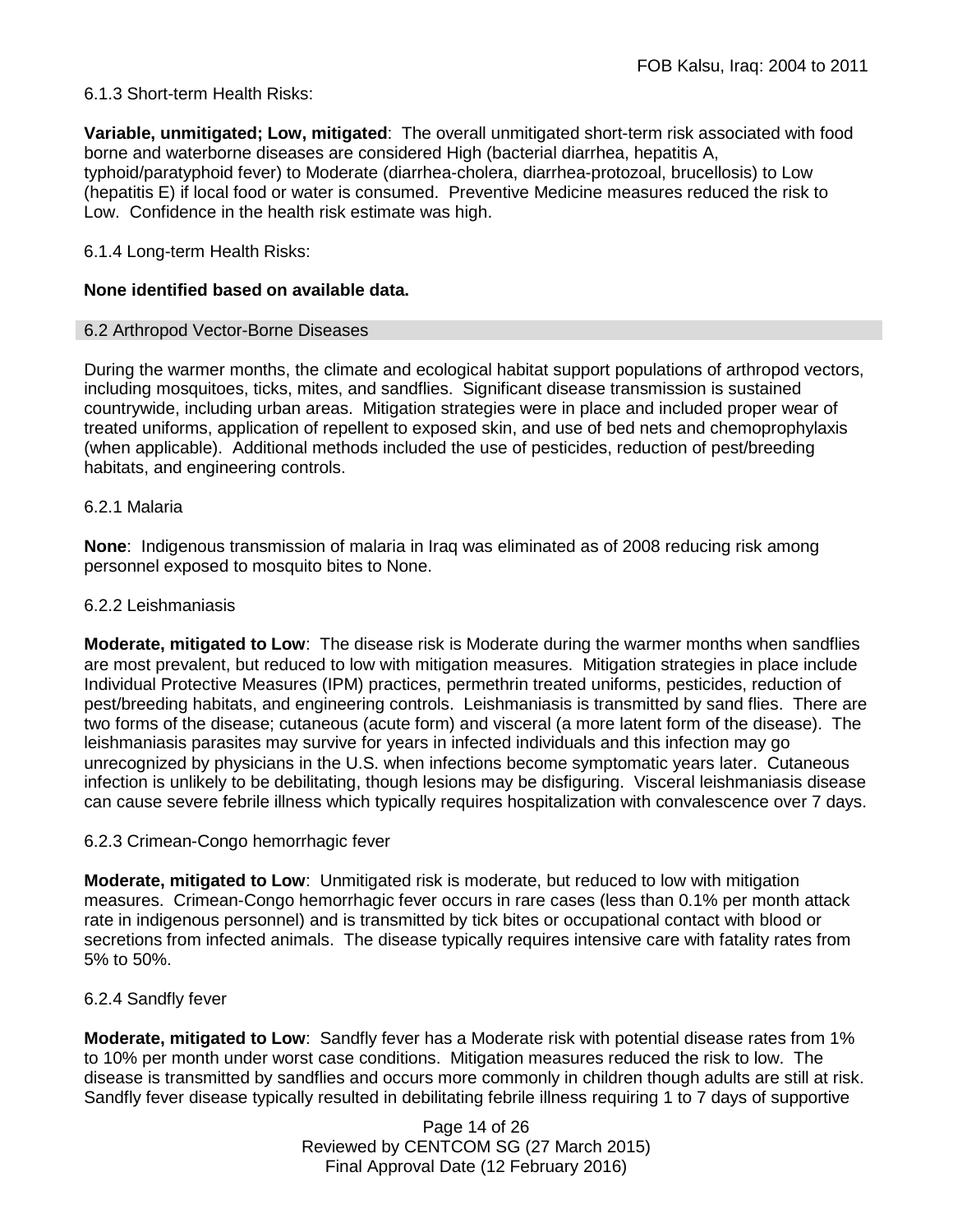care followed by return to duty.

### 6.2.5 Sindbis (and Sindbis-like viruses)

**Low**: Sindbis and sindbis-like viruses are maintained in a bird-mosquito cycle in rural areas and occasionally caused limited outbreaks among humans. The viruses are transmitted by a variety of *Culex* mosquito species found primarily in rural areas. A variety of bird species may serve as reservoir or amplifying hosts. Extremely rare cases (less than 0.01% per month attack rate) could have occurred seasonally (April - November). Debilitating febrile illness often accompanied by rash, typically requires 1 to 7 days of supportive care; significant arthralgias may persist for several weeks or more in some cases. This disease is associated with a low health risk estimate.

### 6.2.6 Rickettsioses, tickborne (spotted fever group)

**Low**: Rare cases (less than 0.1% per month) of rickettsioses disease are possible among personnel exposed to tick bites. Rickettsioses are transmitted by multiple species of hard ticks, including *Rhipicephalus* spp., which are associated with dogs. Other species of ticks, including *Ixodes* are also capable of transmitting rickettsial pathogens in this group. In addition to dogs, various rodents and other animals also may serve as reservoirs. Ticks are most prevalent from April through November. Incidents can result in debilitating febrile illness, which may require 1 to 7 days of supportive care followed by return to duty. The health risk of rickettsial disease is Low.

### 6.2.7 Typhus-murine (fleaborne)

**Low**: Typhus-murine has a Low risk estimate and is assessed as present, but at unknown levels. Rare cases are possible among personnel exposed to rodents (particularly rats) and flea bites. Incidents may result in debilitating febrile illness typically requiring 1 to 7 days of supportive care followed by return to duty.

#### 6.2.8 West Nile fever

**Low**: West Nile fever is present. The disease is maintained by the bird population and transmitted to humans via mosquito vector. Typically, infections in young, healthy adults were asymptomatic although fever, headache, tiredness, body aches (occasionally with a skin rash on trunk of body), and swollen lymph glands can occurred. This disease is associated with a low risk estimate.

6.2.9 Short -term health risks:

**Low:** The unmitigated risk is moderate for leishmaniasis - cutaneous (acute), Crimean-Congo hemorrhagic fever, and sandfly fever; Low for, sindbis, rickettsioses-tickborne, typhus-fleaborne, and West Nile fever. No hazard from malaria (2008 - 2011). Risk is reduced to Low by proper wear of the uniform and application of repellent to exposed skin. Confidence in the risk estimate is high.

### 6.2.10 Long -term health risks:

**Low:** The unmitigated risk is moderate for leishmaniasis-visceral (chronic). Risk is reduced to Low by proper wear of the uniform and application of repellent to exposed skin. Confidence in the risk estimate is high.

#### 6.3 Water Contact Diseases

Tactical operations or recreational activities that involve extensive contact with surface water such as

Page 15 of 26 Reviewed by CENTCOM SG (27 March 2015) Final Approval Date (12 February 2016)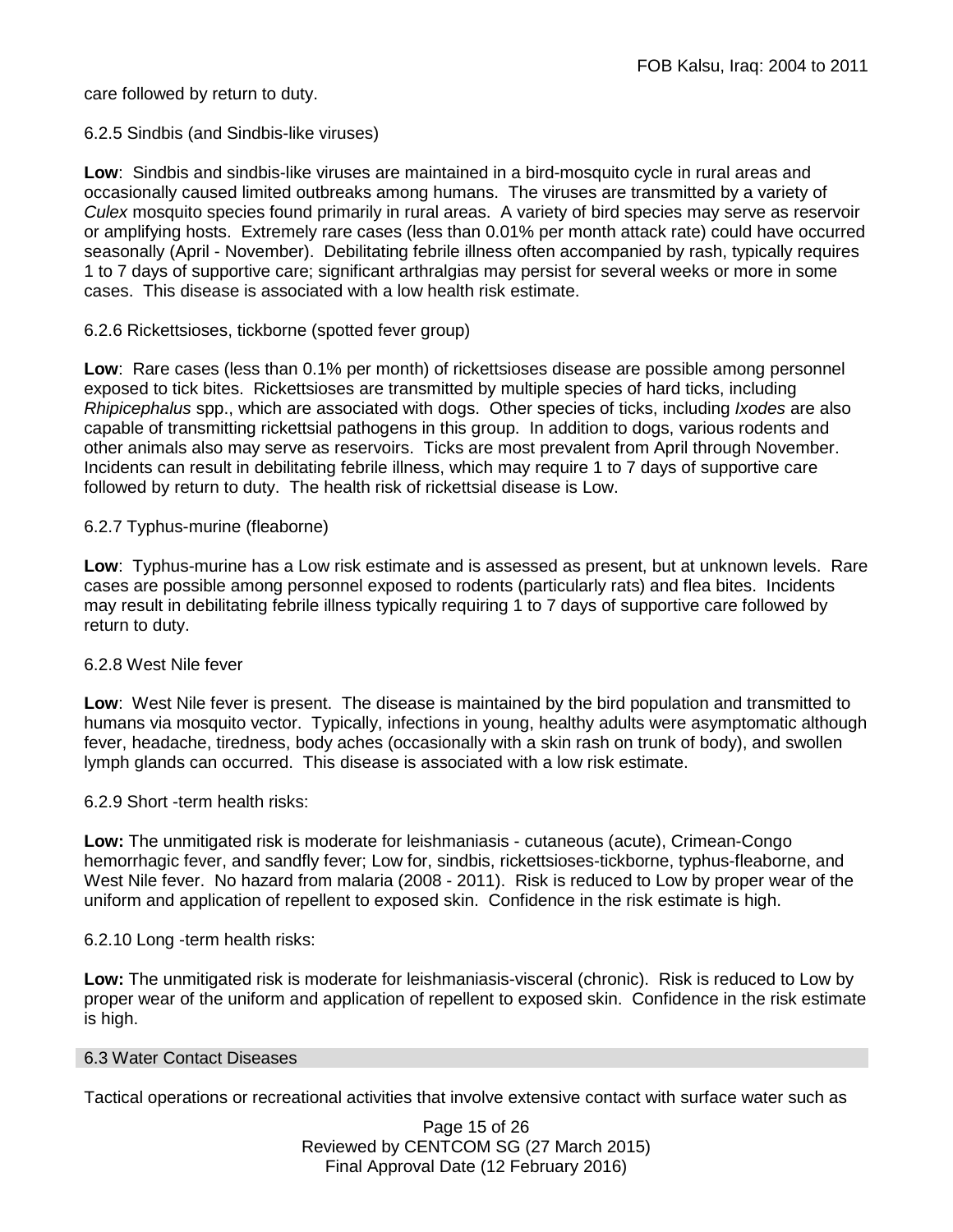lakes, streams, rivers, or flooded fields may result in significant exposure to leptospirosis and schistosomiasis. Arid portions of Iraq without permanent or persistent bodies of surface water do not support transmission of leptospirosis or schistosomiasis. Risk was restricted primarily to areas along rivers and lakes. These diseases can debilitate personnel for up to a week or more. Leptospirosis risk typically increases during flooding. In addition, although not specifically assessed in this document, bodies of surface water are likely to be contaminated with human and animal waste. Activities such as wading or swimming may result in exposure to enteric diseases including diarrhea and hepatitis via incidental ingestion of water. Prolonged water contact also may lead to the development of a variety of potentially debilitating skin conditions including bacterial or fungal dermatitis. Mitigation strategies were in place and included avoiding water contact and recreational water activities, proper wear of uniform (especially footwear), and protective coverings for cuts/abraded skin.

## 6.3.1 Leptospirosis

**Moderate, mitigated to Low**: Human infections occur seasonally (typically April through November) through exposure to water or soil contaminated by infected animals and is associated with wading, and swimming in contaminated, untreated open water. The occurrence of flooding after heavy rainfall facilitates the spread of the organism because as water saturates the environment leptospirosis present in the soil passes directly into surface waters. Leptospirosis can enter the body through cut or abraded skin, mucous membranes, and conjunctivae. Infection may also occur from ingestion of contaminated water. The acute, generalized illness associated with infection may mimic other tropical diseases (for example, dengue fever, malaria, and typhus), and common symptoms include fever, chills, myalgia, nausea, diarrhea, cough, and conjunctival suffusion. Manifestations of severe disease can include jaundice, renal failure, hemorrhage, pneumonitis, and hemodynamic collapse. Recreational activities involving extensive water contact may result in personnel being temporarily debilitated with leptospirosis. Mitigation strategies in place include avoiding water contact and recreational water activities; proper wear of uniform, especially footwear, and protective coverings for cuts/abraded skin. This disease is associated with a Moderate health risk estimate.

### 6.3.2 Schistosomiasis

**Moderate, mitigated to Low**: Humans are the principal reservoir for schistosomes; humans shed schistosome eggs in urine or feces. Animals such as cattle and water buffalo may also be significant reservoirs. Rare cases (less than 0.1% per month attack rate) may occur seasonally (typically April through November) among personnel wading or swimming in lakes, streams, or irrigated fields which were frequently contaminated with human and animal waste containing schistosome eggs. In groups with prolonged exposure to heavily contaminated foci, attack rates may exceed 10%. Exceptionally heavy concentrations of schistosomes may occur in discrete foci, which were difficult to distinguish from less contaminated areas. In non-immune personnel exposed to such foci, rates of acute schistosomiasis may be over 50%. Mild infections are generally asymptomatic. In very heavy acute infections, a febrile illness (acute schistosomiasis) may occur, especially with *Schistosoma japonicum*  and *S. mansoni*, requiring hospitalization and convalescence over 7 days. This disease is associated with a Moderate health risk estimate.

### 6.3.3 Short -term health risks:

**Low:** Unmitigated Health risk of schistosomiasis and leptospirosis is Moderate during warmer months. Mitigation measures reduce the risk to Low. Confidence in the health risk estimate is high.

6.3.4 Long -term health risks:

# **None identified based on available data.**

Page 16 of 26 Reviewed by CENTCOM SG (27 March 2015) Final Approval Date (12 February 2016)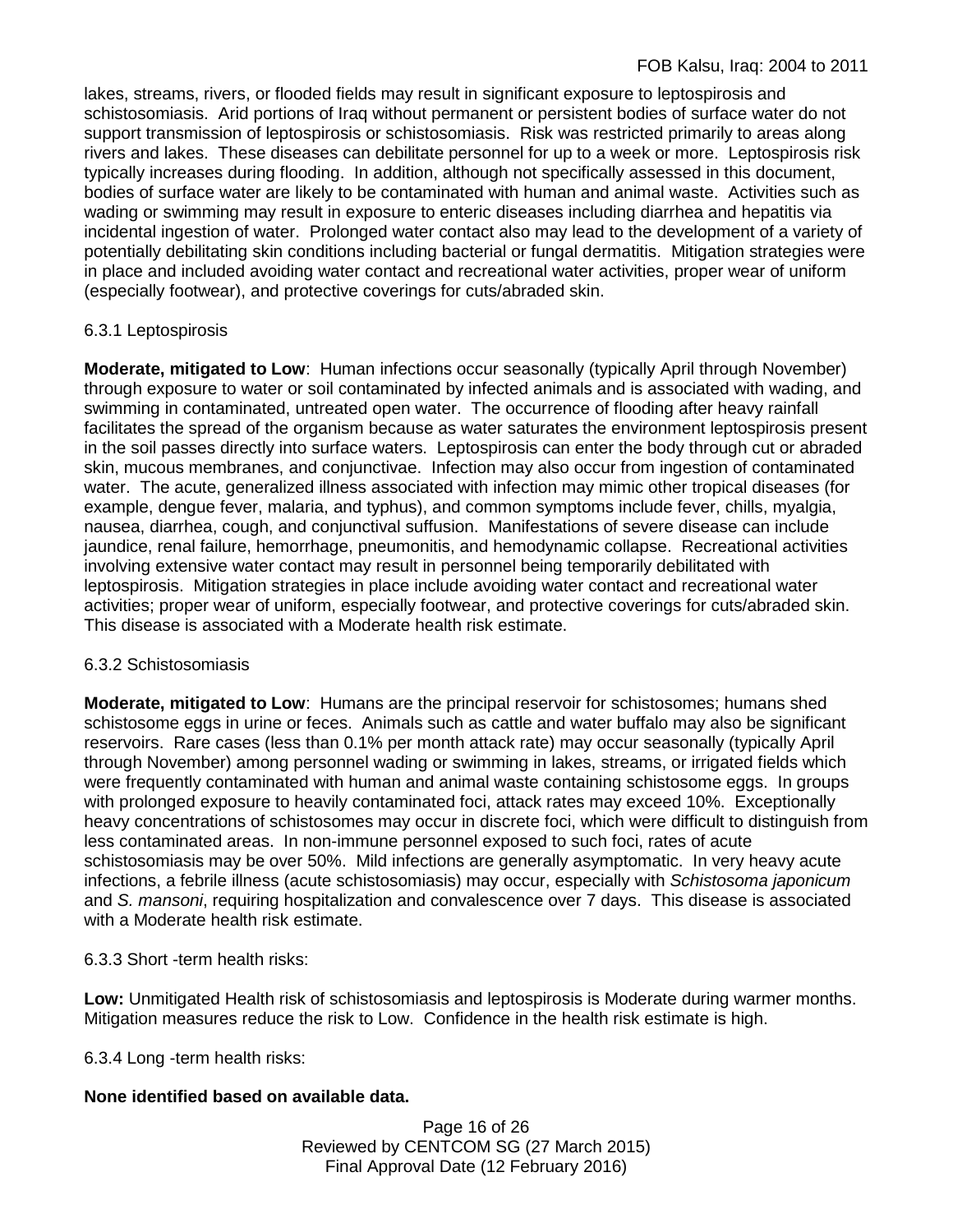#### 6.4 Respiratory Diseases

Although not specifically assessed in this document, deployed U.S. forces may be exposed to a wide variety of common respiratory infections in the local population. These include influenza, pertussis, viral upper respiratory infections, viral and bacterial pneumonia, and others. The U.S. military populations living in close-quarter conditions are at risk for substantial person-to-person spread of respiratory pathogens. Influenza is of particular concern because of its ability to debilitate large numbers of unvaccinated personnel for several days. Mitigation strategies were in place and included routine medical screenings, vaccination, enforcing minimum space allocation in housing units, implementing head-to-toe sleeping in crowded housing units, implementation of proper personal protective equipment (PPE) when necessary for healthcare providers and detention facility personnel.

### 6.4.1 Tuberculosis (TB)

**Moderate, mitigated to Low:** Potential health risk to U.S. personnel is Moderate, mitigated to Low, year round. Transmission typically requires close and prolonged contact with an active case of pulmonary or laryngeal TB, although it also can occur with more incidental contact. The Army Surgeon General has defined increased risk in deployed Soldiers as indoor exposure to locals or third country nationals of greater than one hour per week in a highly endemic active TB region. Mitigation strategies include routine medical screenings; enforcing minimum space allocation in housing units; implementing head-to-toe sleeping in crowded housing units; and implementation of proper personal protective equipment (PPE), when necessary (treating active case, detainee operations). Additional mitigation included active case isolation in negative pressure rooms, where available.

#### 6.4.2 Meningococcal meningitis

**Low:** Meningococcal meningitis poses a Low risk and is transmitted from person to person through droplets of respiratory or throat secretions. Close and prolonged contact facilitates the spread of this disease. Meningococcal meningitis is potentially a very severe disease typically requiring intensive care; fatalities may occur in 5-15% of cases.

6.4.3 Short-term health risks:

**Low:** Moderate (TB) to Low (for meningococcal meningitis). Overall risk was reduced to Low with mitigation measures. Confidence in the health risk estimate is high.

#### 6.4.4 Long-term health risks:

**None identified based on available data.** Tuberculosis is evaluated as part of the post deployment health assessment (PDHA). A TB skin test is required post-deployment if potentially exposed and is based upon individual service policies.

#### 6.5 Animal-Contact Diseases

#### 6.5.1 Rabies

**Moderate, mitigated to Low:** Rabies posed a year-round moderate risk. Occurrence in local animals was well above U.S. levels due to the lack of organized control programs. Dogs were the primary reservoir of rabies in Iraq, and a frequent source of human exposure. In June 2008, the New Jersey Health department in the U.S. reported a confirmed case of rabies in a mixed-breed dog recently imported from Iraq. Rabies is transmitted by exposure to the virus-laden saliva of an infected animal,

> Page 17 of 26 Reviewed by CENTCOM SG (27 March 2015) Final Approval Date (12 February 2016)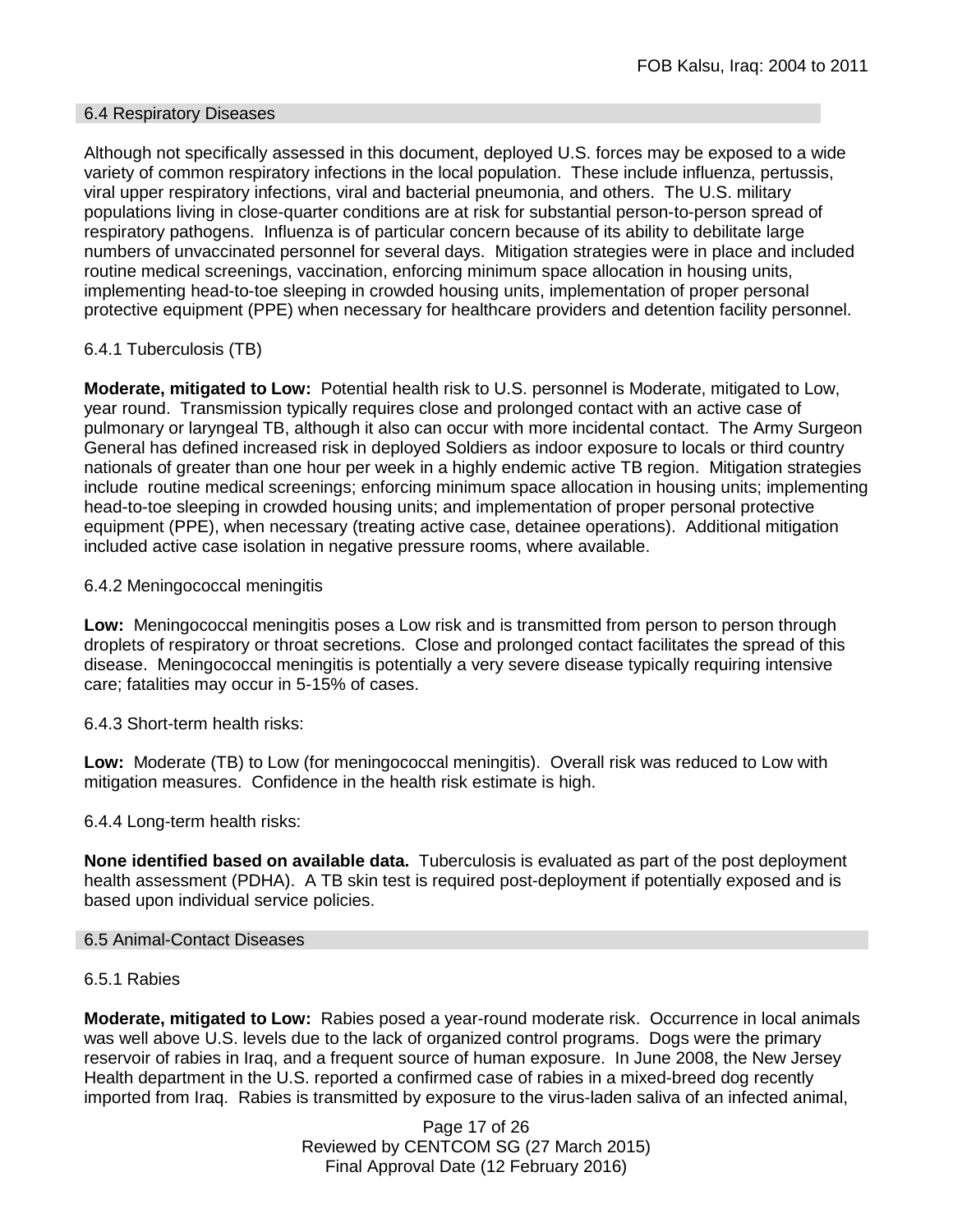typically through bites, but could occur from scratches contaminated with the saliva. No cases of rabies acquired in Iraq have been identified in U.S. Service Members to date. The vast majority (>99%) of persons who develop rabies disease will do so within a year after a risk exposure, there have been rare reports of individuals presenting with rabies disease up to six years or more after their last known risk exposure. Mitigation strategies included command emphasis of CENTCOM GO 1B, reduction of animal habitats, active pest management programs, and timely treatment of feral animal scratches/bites.

## 6.5.2 Anthrax

**Low:** Anthrax cases are rare in indigenous personnel, and pose a Low risk to U.S. personnel. Anthrax is a naturally occurring infection; cutaneous anthrax is transmitted by direct contact with infected animals or carcasses, including hides. Eating undercooked infected meat may result in contracting gastrointestinal anthrax. Pulmonary anthrax is contracted through inhalation of spores and is extremely rare. Mitigation measures included consuming approved food sources, proper food preparation and cooking temperatures, avoidance of animals and farms, dust abatement when working in these areas, vaccinations, and proper PPE for personnel working with animals.

## 6.5.3 Q-Fever

**Moderate, mitigated to Low:** Potential health risk to U.S. personnel is Moderate, but mitigated to Low, year round. Rare cases are possible among personnel exposed to aerosols from infected animals, with clusters of cases possible in some situations. Significant outbreaks (affecting 1-50%) can occur in personnel with heavy exposure to barnyards or other areas where animals are kept. Unpasteurized milk may also transmit infection. The primary route of exposure is respiratory, with an infectious dose as low as a single organism. Incidence could result in debilitating febrile illness, sometimes presenting as pneumonia, typically requiring 1 to 7 days of inpatient care followed by return to duty. Mitigation strategies in place as listed in paragraph 6.5.2 except for vaccinations.

### 6.5.4 H5N1 avian influenza

**Low:** Potential health risk to U.S. personnel is Low. Although H5N1 avian influenza (AI) is easily transmitted among birds, bird-to-human transmission is extremely inefficient. Human-to-human transmission appears to be exceedingly rare, even with relatively close contact. Extremely rare cases (less than 0.01% per month attack rate) could occur. Incidence could result in very severe illness with fatality rate higher than 50 percent in symptomatic cases. Mitigation strategies included avoidance of birds/poultry and proper cooking temperatures for poultry products.

### 6.5.5 Short-term health risks:

**Low:** The short-term unmitigated risk is Moderate for rabies, and Q-fever, to Low for anthrax, and H5N1 avian influenza. Mitigation measures reduced the overall risk to Low.Confidence in risk estimate is high.

### 6.5.6 Long-term health risks:

**Low:** A Low long term risk exists for rabies because, in rare cases, the incubation period for rabies can be several years.

# **7 Venomous Animal/Insect**

All information was taken directly from the Clinical Toxinology Resources web site from the University

Page 18 of 26 Reviewed by CENTCOM SG (27 March 2015) Final Approval Date (12 February 2016)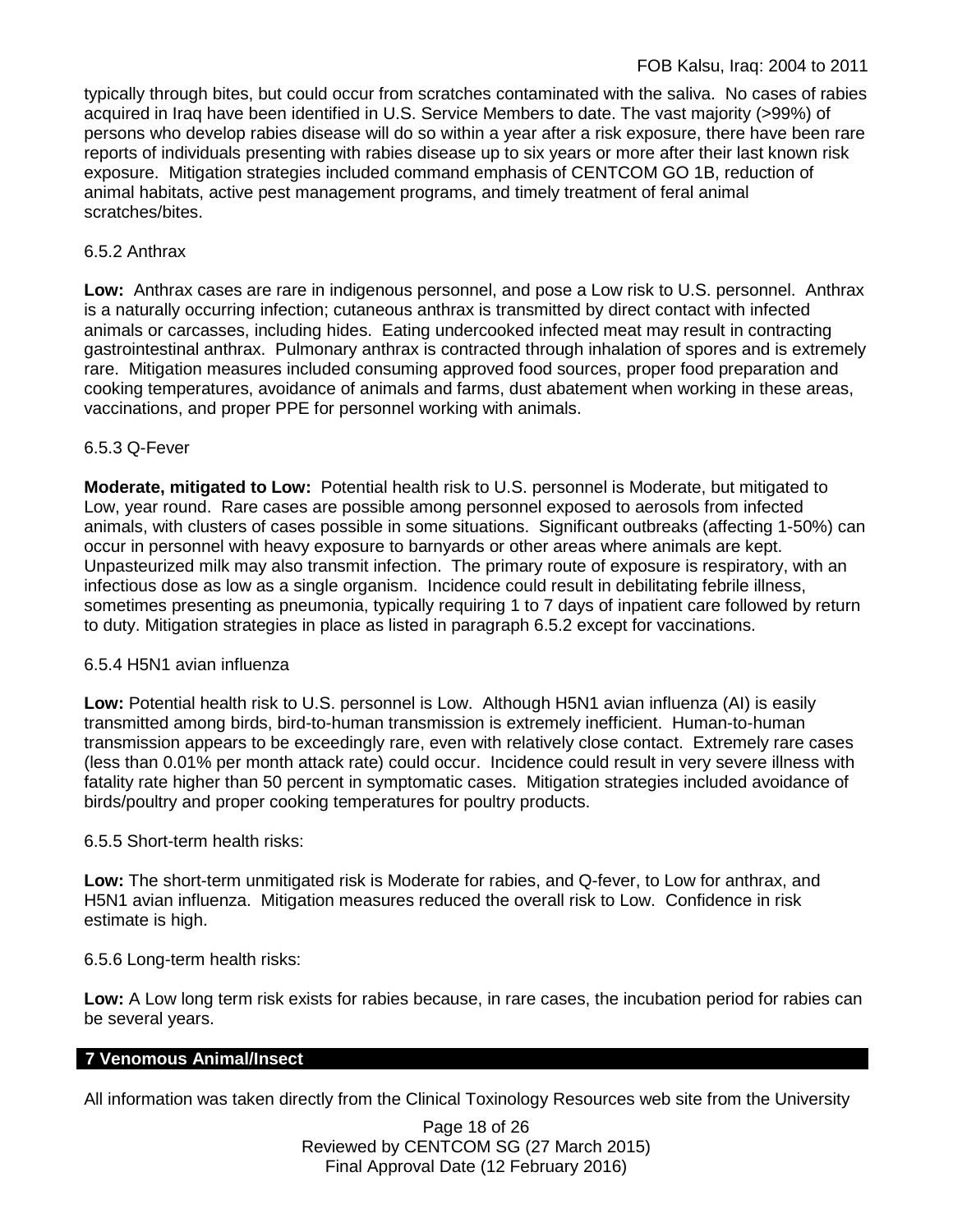of Adelaide, Australia (Reference 7). The species listed below have home ranges that overlap the location of FOB Kalsu, and may present a health risk if they are encountered by personnel. See Section 9 for more information about pesticides and pest control measures.

7.1 Spiders

• *Latrodectus pallidus*: Clinical effects uncertain, but related to medically important species, therefore major envenoming cannot be excluded.

## 7.2 Scorpions

• *Androctonus crassicauda* (black scorpion): Severe envenoming possible and potentially lethal, however most stings cause only severe local pain.

• *Buthacus leptochelys*, *Buthacus macrocentrus*, *Compsobuthus matthiesseni*, *Compsobuthus werneri, Orthochirus iraqus*, and *Orthochirus scrobiculosus*: Clinical effects unknown; there are a number of dangerous Buthid scorpions, but there are also some known to cause minimal effects only. Without clinical data it is unclear where this species fits within that spectrum.

• *Scorpio maurus*: Mild envenoming only, not likely to prove lethal.

• *Hemiscorpius lepturus*: Severe envenoming possible, potentially lethal.

• *Hottentotta saulcyi*, *Hottentotta scaber*, and *Hottentotta schach*: Moderate envenoming possible but unlikely to prove lethal.

### 7.3 Snakes

• *Cerastes gasperettii*: Potentially lethal envenoming, though unlikely.

• *Hemorrhois ravergieri*, *Malpolon monspessulanus*, *Psammophis schokari*, *Pseudocyclophis persicus,* and *Telescopus fallax*: Clinical effects unknown, but unlikely to cause significant envenoming.

• *Macrovipera lebetina* subspecies e*uphratica* and subspecies *obtusa, and Vipera albicornuta*: Severe envenoming possible, potentially lethal.

• *Platyceps rhodorachis* and *Psammophis lineolatus*: Mild envenoming only, not likely to prove lethal.

• *Walterinnesia aegyptia*: Clinical effects unknown, but potentially lethal envenoming, though unlikely, cannot be excluded.

### 7.4 Short-term health risk:

**Low:** If encountered, effects of venom vary with species from mild localized swelling (e.g., *S. maurus*) to potentially lethal effects (e.g., *V. albicornuta*). See effects of venom above. Mitigation strategies included avoiding contact, proper wear of uniform (especially footwear), and timely medical treatment. Confidence in the health risk estimate is low (Reference 4, Table 3-6).

> Page 19 of 26 Reviewed by CENTCOM SG (27 March 2015) Final Approval Date (12 February 2016)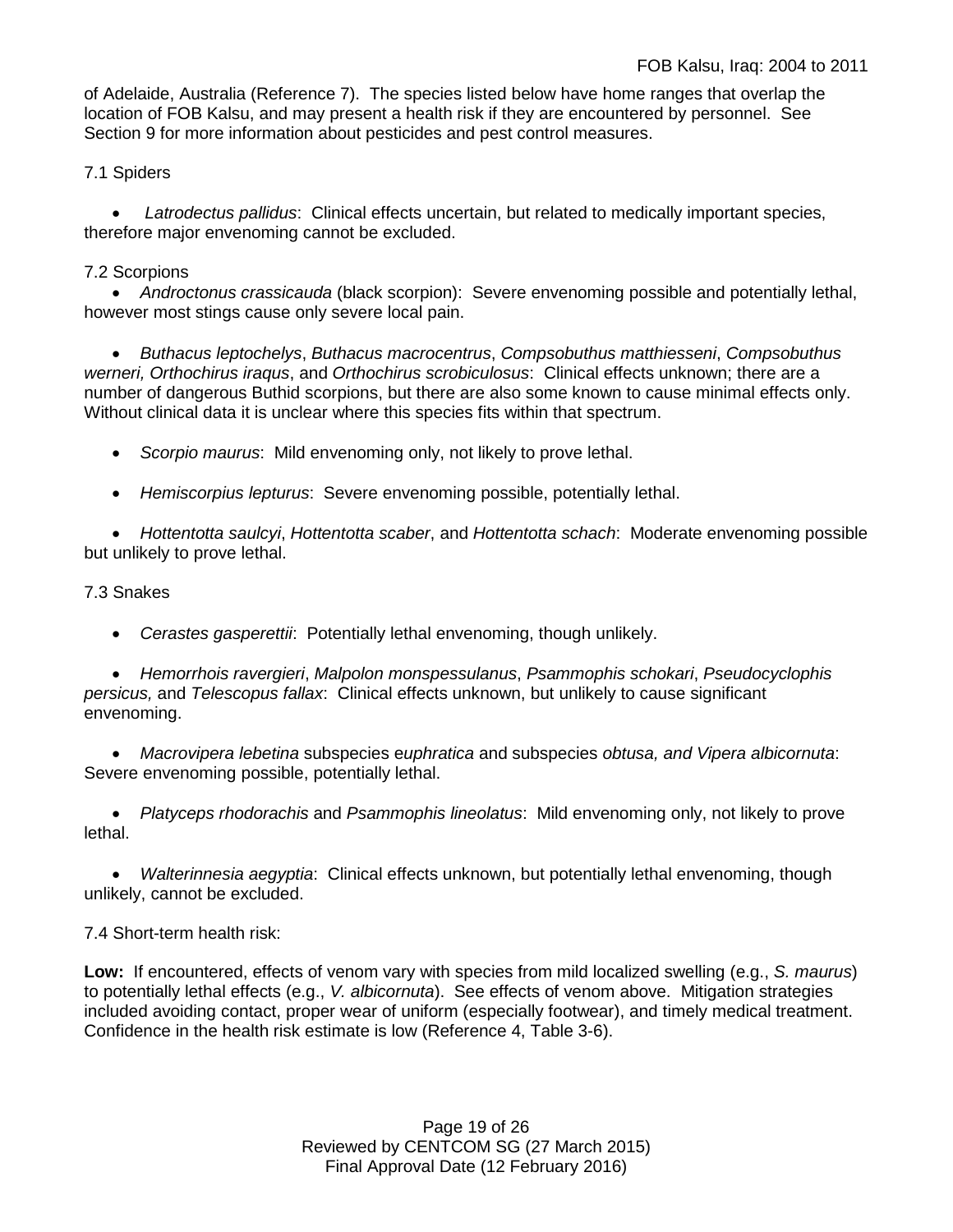## 7.5 Long-term health risk:

## **None identified.**

## **8 Heat/Cold Stress**

### 8.1 Heat

Summer (June - September) monthly mean temperatures range from 103 degrees Fahrenheit (°F) to 111°F with an average temperature of 108°F based on historical climatological data from the U.S. Air Force Combat Climatology Center, 14<sup>th</sup> Weather Squadron. The health risk of heat stress/injury based on temperatures alone is Low (< 78°F ) from November – March, high (82-87.9°F) in April, and extremely high (≥ 88°F) from May – October. However, work intensity and clothing/equipment worn pose greater health risk of heat stress/injury than environmental factors alone (Reference 8). Managing risk of hot weather operations included monitoring work/rest periods, proper hydration, and taking individual risk factors (e.g., acclimation, weight, and physical conditioning) into consideration. Risk of heat stress/injury was reduced with preventive measures

### 8.1.1 Short-term health risk:

**Low to Extremely High, mitigated to Low:** Risk of heat injury in unacclimatized or susceptible populations (older, previous history of heat injury, poor physical condition, underlying medical/health conditions), and those under operational constraints (equipment, PPE, vehicles) is Extremely High from May – October, High in April, and Low from November – March. The risk of heat injury was reduced to low through preventive measures such as work/rest cycles, proper hydration and nutrition, and monitoring WBGT. Confidence in the health risk estimate is low (Reference 4, Table 3-6).

#### 8.1.2 Long-term health risk:

**Low:** The long-term risk is Low. However, the risk may be greater for certain susceptible persons– those older (i.e., greater than 45 years), in lesser physical shape, or with underlying medical/health conditions. Long-term health implications from heat injuries are rare but may occur, especially from more serious injuries such as heat stroke. It is possible that high heat in conjunction with various chemical exposures may increase long-term health risks, though specific scientific evidence is not conclusive. Confidence in these risk estimates is medium (Reference 4, Table 3-6).

#### 8.2 Cold

### 8.2.1 Short-term health risks:

Winter (December - March) temperatures range from 41°F to 55°F with an average temperature of 47°F based on historical climatological data from the U.S. Air Force Combat Climatology Center, 14<sup>th</sup> Weather Squadron. Because even on warm days a significant drop in temperature after sunset by as much as 40°F can occur, there is a risk of cold stress/injury from December – January. The risk assessment for Non-Freezing Cold Injuries (NFCI), such as chilblain, trench foot, and hypothermia, is Low based on historical temperature and precipitation data. Frostbite is unlikely to occur because temperatures rarely drop below freezing. However, personnel may encounter significantly lower temperatures during field operations at higher altitudes. As with heat stress/injuries, cold stress/injuries are largely dependent on operational and individual factors instead of environmental factors alone (Reference 8).

**Low:** The health risk of cold injury is Low. Confidence in the health risk estimate is medium.

Page 20 of 26 Reviewed by CENTCOM SG (27 March 2015) Final Approval Date (12 February 2016)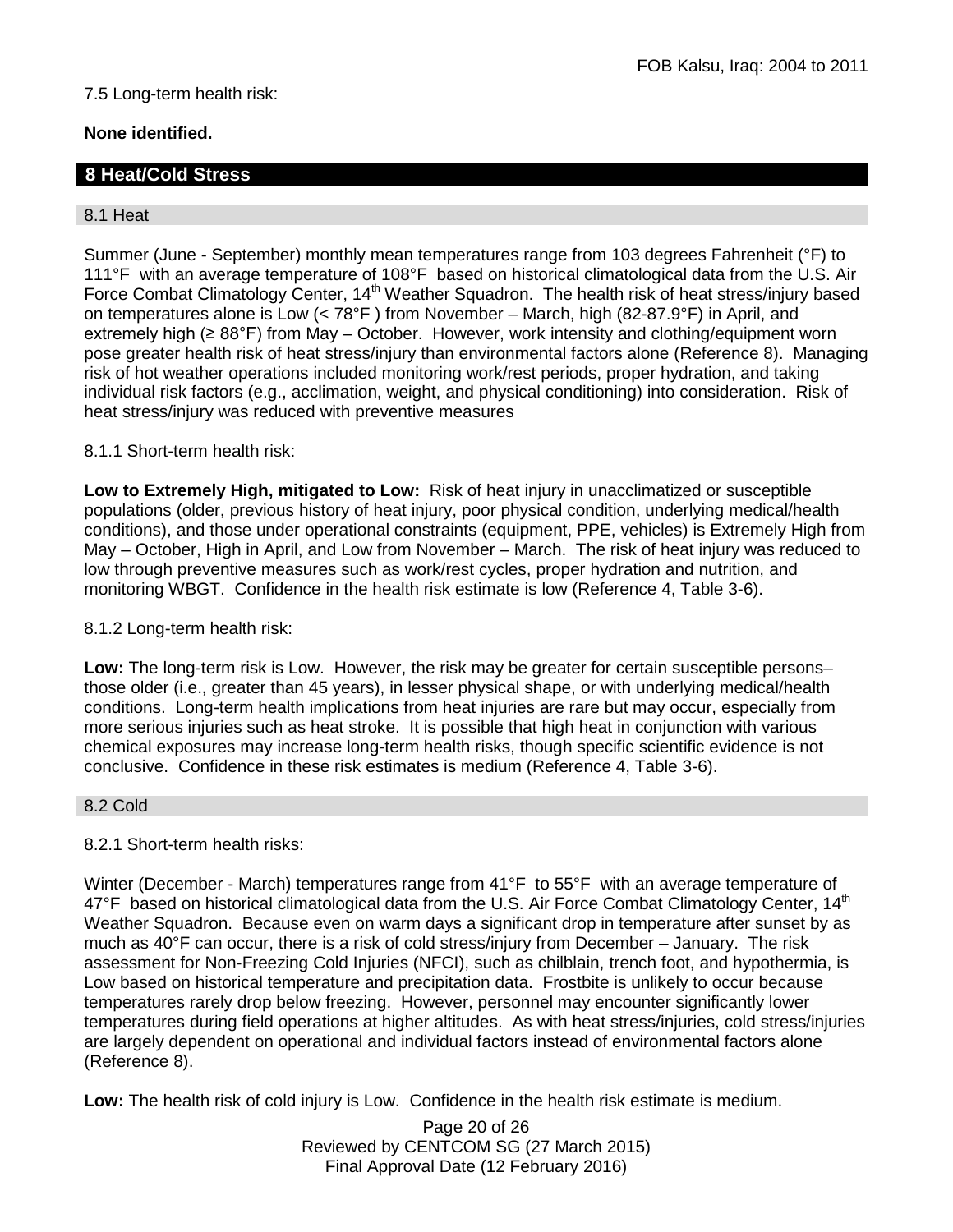### 8.2.2 Long-term health risk:

**Low:** The health risk of cold injury is Low. Confidence in the health risk estimate is high.

### **9 Noise**

#### 9.1 Continuous

No specific hazard sources were documented in the DOEHRS or MESL from 24 July 2004 to 17 September 2011 timeframe. A BCA from 3 January 2006 noted that there are noise hazards throughout the base camp but does not identify where they are or what they are other than listing generators as one source of noise.

9.1.1 Short and long-term health risks:

#### **Not evaluated**

#### 9.2 Impulse

No specific hazard sources were documented in the DOEHRS or MESL from 24 July 2004 to 17 September 2011 timeframe.

9.2.1 Short-term and Long-term health risks:

#### **Not evaluated**.

#### **10 Unique Incidents/Concerns**

#### 10.1 Potential environmental contamination sources

DoD personnel are exposed to various chemical, physical, ergonomic, and biological hazards in the course of performing their mission. These types of hazards depend on the mission of the unit and the operations and tasks which the personnel are required to perform to complete their mission. The health risk associated with these hazards depends on a number of elements including what materials are used, how long the exposure last, what is done to the material, the environment where the task or operation is performed, and what controls are used. The hazards can include exposures to heavy metal particulates (e.g., lead, cadmium, manganese, chromium, and iron oxide), solvents, fuels, oils, and gases (e.g., carbon monoxide, carbon dioxide, oxides of nitrogen, and oxides of sulfur). Most of these exposures occur when performing maintenance task such as painting, grinding, welding, engine repair, or movement through contaminated areas. Exposures to these occupational hazards can occur through inhalation (air), skin contact, or ingestion; however exposures through air are generally associated with the highest health risk.

#### 10.2 Waste Sites/Waste Disposal

The BCAs list that solid waste is collected at least 100 feet from water sources in trash cans with lids and then hauled to a collection point. A BCA from 3 January 2006 notes that the burn site is actually numerous burn piles placed at the edge of a garbage collection point within the base camp perimeter. A BCA from 15 August 2006 reports that the camp has begun the use of an incinerator for burning operations within the base camp perimeter.

> Page 21 of 26 Reviewed by CENTCOM SG (27 March 2015) Final Approval Date (12 February 2016)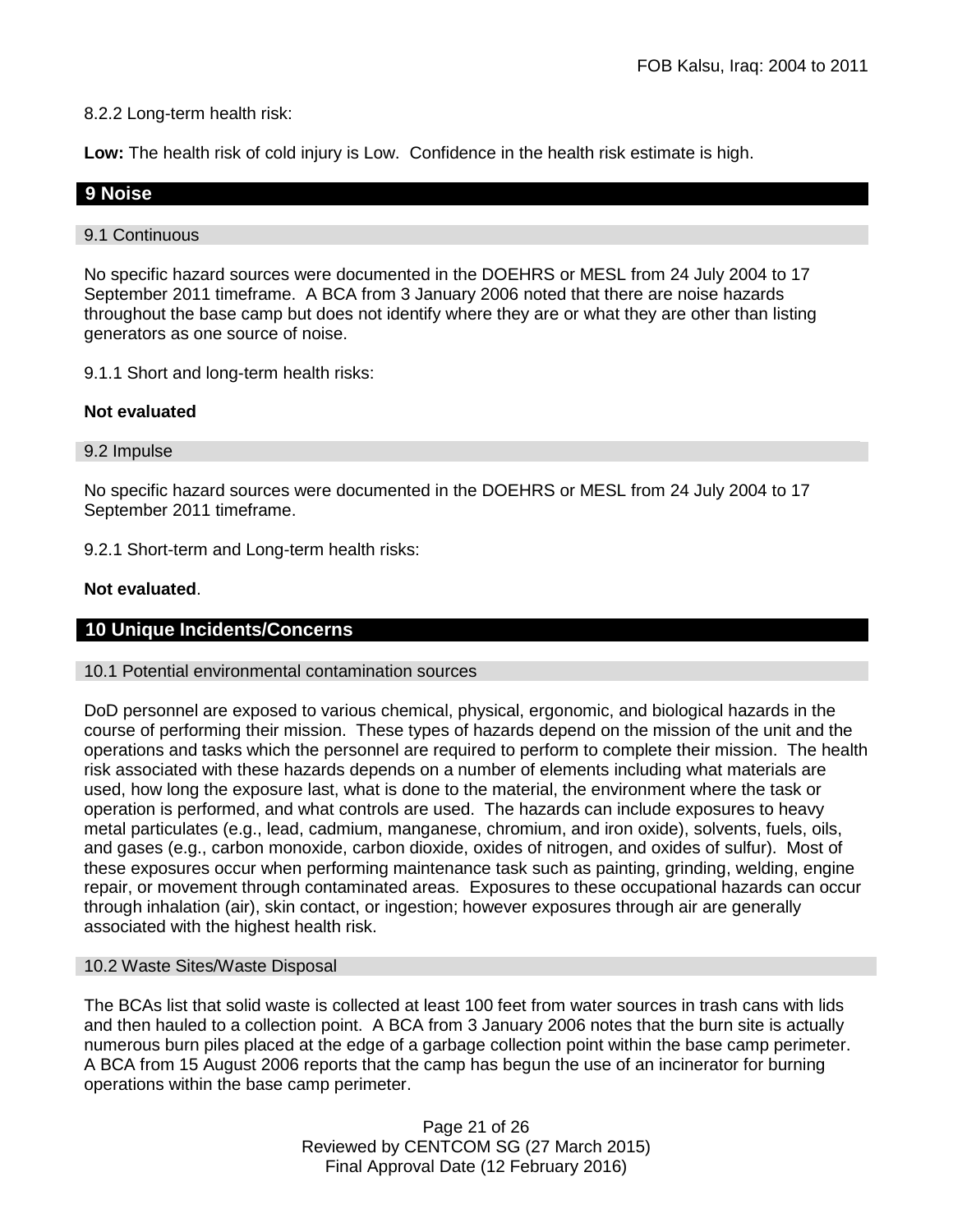The BCAs note that all wastewater is disposed of into a water truck and taken to a location within the perimeter to be dumped into a lagoon type structure.

### 10.2.1 Short-term and Long-term health risks

**Low:** Long term health risk is Low. Confidence in the health risk assessment is medium (Reference 4, Table 3-6).

### 10.3 Fuel/petroleum products/industrial chemical spills

No specific hazard sources were documented in the DOEHRS or MESL from 24 July 2004 to 17 September 2011 timeframe.

### 10.4 Pesticides/Pest Control:

The health risk of exposure to pesticide residues is considered within the framework of typical residential exposure scenarios, based on the types of equipment, techniques, and pesticide products that have been employed, such as enclosed bait stations for rodenticides, various handheld equipment for spot treatments of insecticides and herbicides, and a number of ready-to-use (RTU) methods such as aerosol cans and baits. The control of rodents required the majority of pest management inputs, with the acutely toxic rodenticides staged as solid formulation lethal baits placed in tamper-resistant bait stations indoors and outdoors throughout cantonment areas. Nuisance insects, including biting and stinging insects such as bees, wasps, and ants, also required significant pest management inputs. Use of pesticides targeting against these pests generally involved selection of compounds with low mammalian toxicity and short-term residual using pinpoint rather than broadcast application techniques. No specific hazard sources were documented in DOEHRS or MESL. A total of 13 monthly pesticide application reports in the MESL data portal for FOB Kalsu (March 2005 to July 2007) list the usage of pesticides on the site. For each pesticide product applied during this period, the EPA approved label has been archived, providing a framework how each pesticide handled and applied (see below).

### 10.4.1 Rodenticides

Brodifacoum was used to control rodents.

### 10.4.2 Insecticides

Insecticides used to control ants, bees, crickets, fleas, flies, lice, mosquitoes, spiders, termites, and wasps include: Imidacloprid, Z- 9- Tricosene, Cypermethrin, Bromadiolone, ß-Cyfluthrin, Methomyl, Nithiazine, Permethrin, Pyrethrins, Piperonyl Butoxide, Hydramethylnon, Bifenthrin, Bacillus thuringiensis subspecies israelensis, and (S)-Methoprene.

#### 10.4.3 Snake Pesticide

Naphthalene and Sulfur were used to control snakes.

### 10.4.4 Short-term and Long-term health risks

**Low:** Long term health risk is Low. Confidence in the health risk assessment is medium (Reference 4, Table 3-6).

10.5 Asbestos

Page 22 of 26 Reviewed by CENTCOM SG (27 March 2015) Final Approval Date (12 February 2016)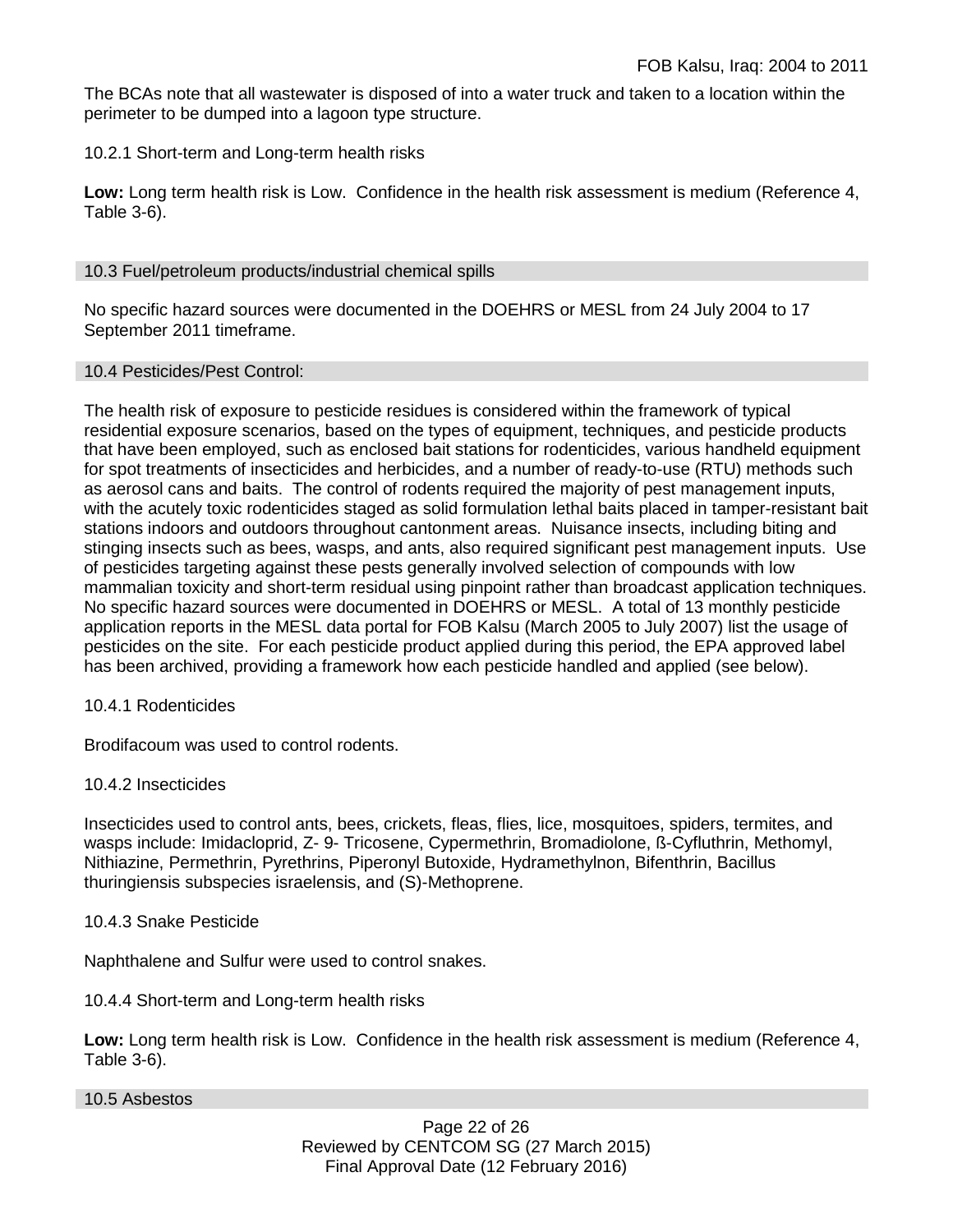No specific hazard sources were documented in the DOEHRS or MESL from 24 July 2004 to 17 September 2011 timeframe.

### 10.6 Lead Based Paint

No specific hazard sources were documented in the DOEHRS or MESL from 24 July 2004 to 17 September 2011 timeframe.

### 10.7 Burn Pit

The MESL contained four Burn Pit Inspection reports from January to August 2010. All the reports gave FOB Kalsu's burn pit an overall rating of satisfactory.

While not specific to FOB Kalsu, the consolidated epidemiological and environmental sampling and studies on burn pits that have been conducted as of the date of this publication have been unable to determine whether an association does or does not exist between exposures to emissions from the burn pits and long-term health effects (Reference 9). The Institute of Medicine committee's (Reference 9) review of long-term health consequences of exposure to burn pits in Iraq and Afghanistan suggests that service in Iraq or Afghanistan (i.e., a broader consideration of air pollution than exposure only to burn pit emissions) may be associated with long-term health effects, particularly in susceptible (e.g., those who have asthma) or highly exposed subpopulations, such as those who worked at or near the burn pit. Such health effects would be due mainly to high ambient concentrations of PM from both natural and anthropogenic sources, including military sources. If that broader exposure to air pollution turns out to be relevant, potentially related health effects of concern are respiratory and cardiovascular effects and cancer. Susceptibility to the PM health effects could be exacerbated by other exposures, such as stress, smoking, local climatic conditions, and co-exposures to other chemicals that affect the same biologic or chemical processes. Individually, the chemicals measured at burn pit sites in the study were generally below concentrations of health concern for general populations in the United States. However, the possibility of exposure to mixtures of the chemicals raises the potential for health outcomes associated with cumulative exposure to combinations of the constituents of burn pit emissions and emissions from other sources.

10.7.1 Particulate matter, less than 10 micrometers (PM $_{10}$ )

**Insufficient data to characterize risk:** No PM<sub>10</sub> air samples identified with burn pits were collected during the 2004 to 2011 timeframe.

10.7.2 Particulate matter, less than 2.5 micrometers (PM<sub>2.5</sub>)

# 10.7.3 Exposure Guidelines

Short Term (24-hour)  $PM_{2.5}$  ( $\mu$ g/m<sup>3</sup>):

- 
- Marginal MEG = 250 Marginal MEG = 65
- Critical MFG  $= 500$

): Long-term PM<sub>2.5</sub> MEG ( $\mu$ g/m $^3$ ):

- Negligible MEG = 65 Negligible MEG = 15
	-

10.7.3.1 Sample data/Notes:

**Insufficient data to characterize risk:** Only 1 air sample identified with burn pits was collected from 2004 to 2011. The sample taken near the burn pit (89  $\mu$ g/m<sup>3</sup>) was similar to the base wide samples (58

> Page 23 of 26 Reviewed by CENTCOM SG (27 March 2015) Final Approval Date (12 February 2016)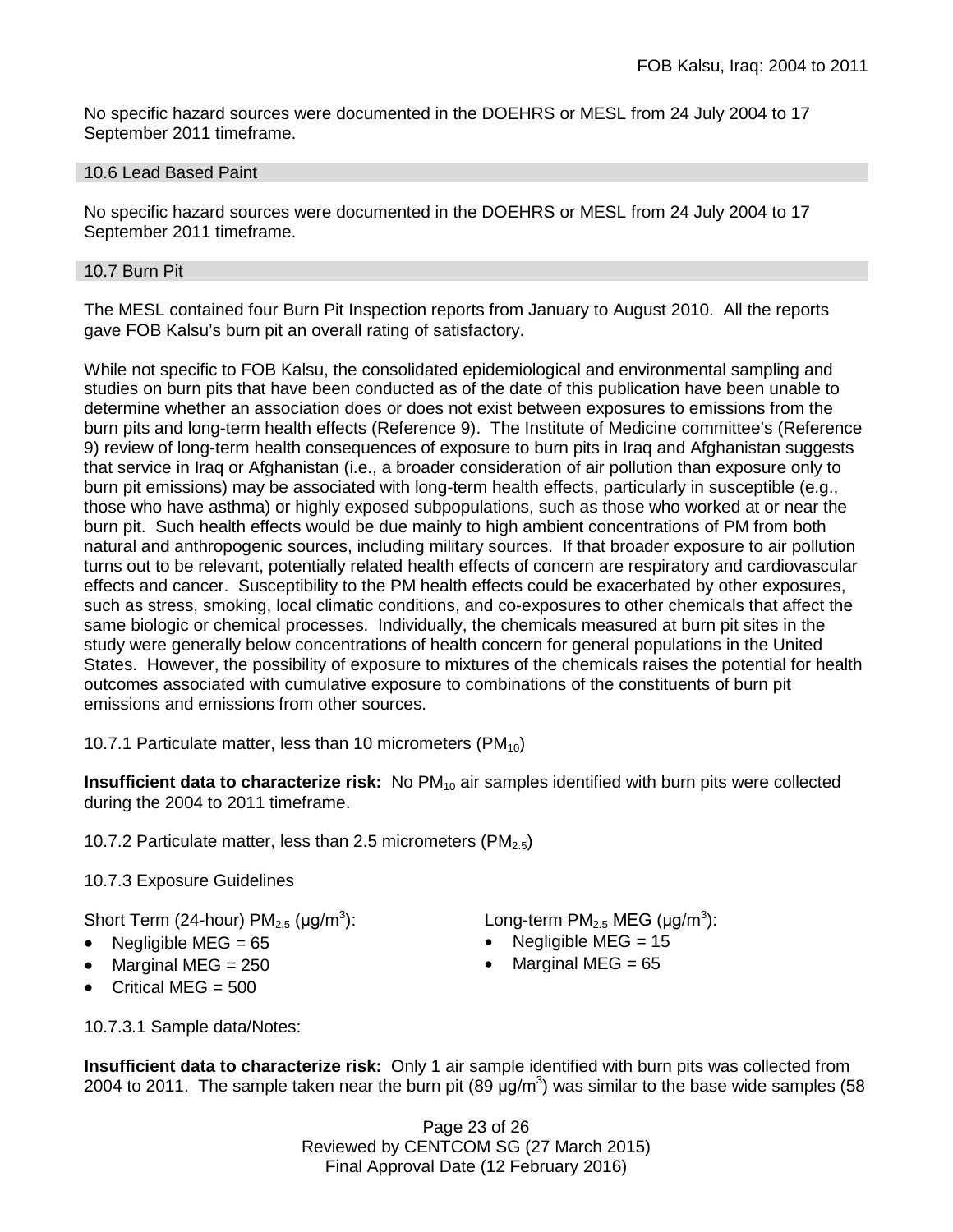μg/m<sup>3</sup> to 289 μg/m<sup>3</sup>) therefore the sample identified with the burn pits was analyzed as part of the base wide assessment in section 2.4.

> Page 24 of 26 Reviewed by CENTCOM SG (27 March 2015) Final Approval Date (12 February 2016)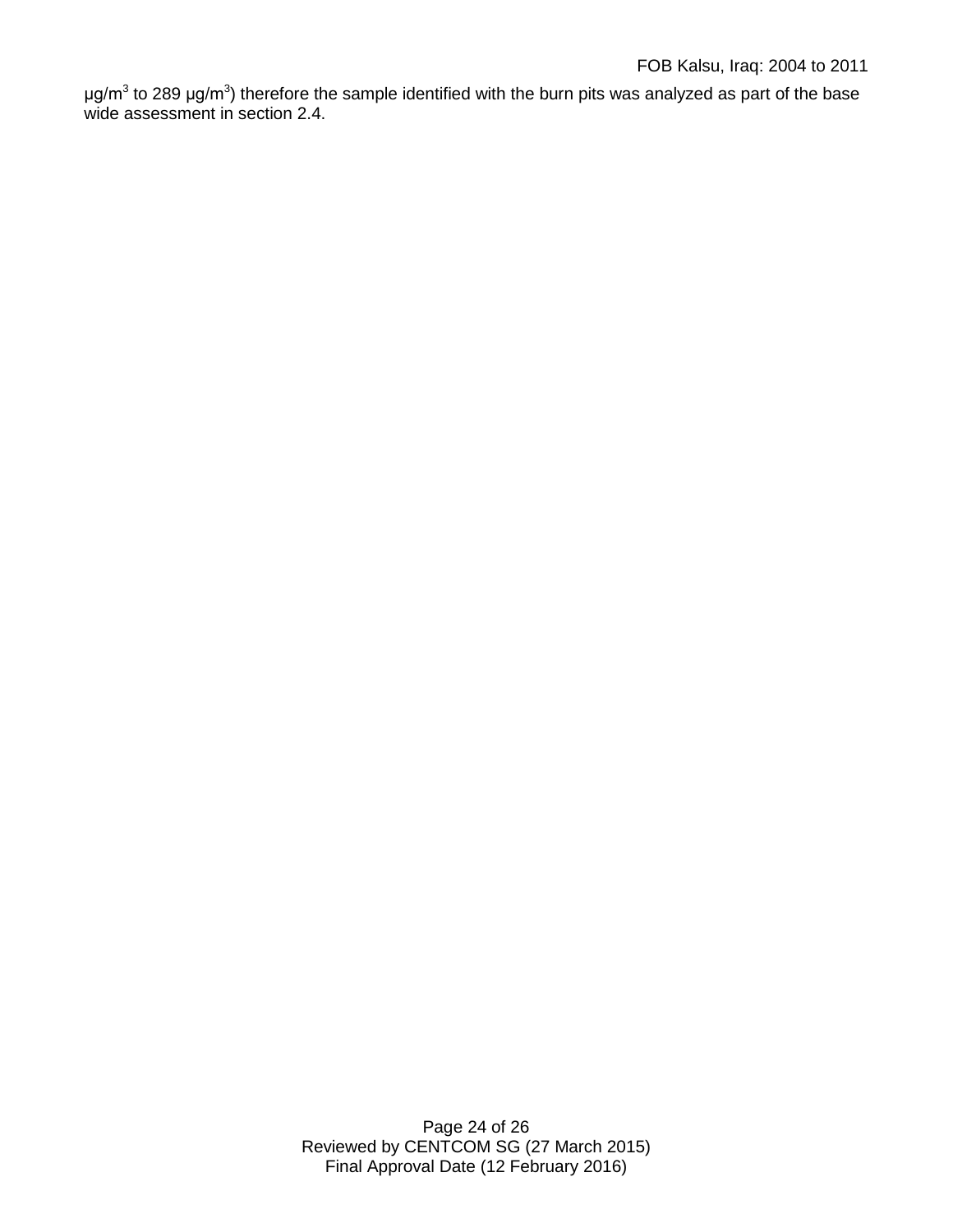### **11 References[1](#page-24-0)**

 $\overline{a}$ 

- 1. Defense Occupational and Environmental Health Readiness System (referred to as the DOEHRS-EH database) at https://doehrs-ih.csd.disa.mil/Doehrs/. Department of Defense (DoD) Instruction 6490.03, *Deployment Health*, 2006.
- 2. DoDI 6055.05, Occupational and Environmental Health, 2008.
- 3. Joint Staff Memorandum (MCM) 0028-07, Procedures for Deployment Health Surveillance, 2007.
- 4. USA PHC TG230, June 2013 Revision.
- 5. DoD MESL Data Portal: https://mesl.apgea.army.mil/mesl/.Some of the data and reports used may be classified or otherwise have some restricted distribution.
- 6. Modification 12 to United States Central Command Individual Protection and Individual Unit Deployment Policy, 13 December 2013.
- 7. Clinical Toxinology Resources: http://www.toxinology.com/. University of Adelaide, Australia.
- 8. Goldman RF. 2001. Introduction to heat-related problems in military operations. *In*: Textbook of military medicine: medical aspects of harsh environments Vol. 1, Pandolf KB, and Burr RE (Eds.), Office of the Surgeon General, Department of the Army, Washington DC.
- 9. IOM (Institute of Medicine). 2011*.* Long-term health consequences of exposure to burn pits in Iraq and Afghanistan*.* Washington, DC: The National Academies Press.

Page 25 of 26 Reviewed by CENTCOM SG (27 March 2015) Final Approval Date (12 February 2016)

<span id="page-24-0"></span> $1$  NOTE. The data are currently assessed using the 2013 TG230. The general method involves an initial review of the data which eliminates all chemical substances not detected above 1-yr negligible MEGs. Those substances screened out are not considered acute or chronic health hazards so are not assessed further. For remaining substances, acute and chronic health effects are evaluated separately for air water (soil is only evaluated for long term risk). This is performed by deriving separate short-term and long term population exposure level and estimates (referred to as population exposure point concentrations (PEPC)) that are compared to MEGs derived for similar exposure durations. If less than or equal to negligible MEG the risk is Low. If levels are higher than negligible then there is a chemical-specific toxicity and exposure evaluation by appropriate SMEs, which includes comparison to any available marginal, critical or catastrophic MEGs. For drinking water 15 L/day MEGs are used for the screening while site specific 5-15 L/day are used for more detailed assessment. For nondrinking water (such as that used for personal hygiene or cooking) the 'consumption rate' is limited to 2 L/day (similar to the EPA) which is derived by multiplying the 5 L/day MEG by a factor of 2.5. This value is used to conservatively assess non drinking uses of water.